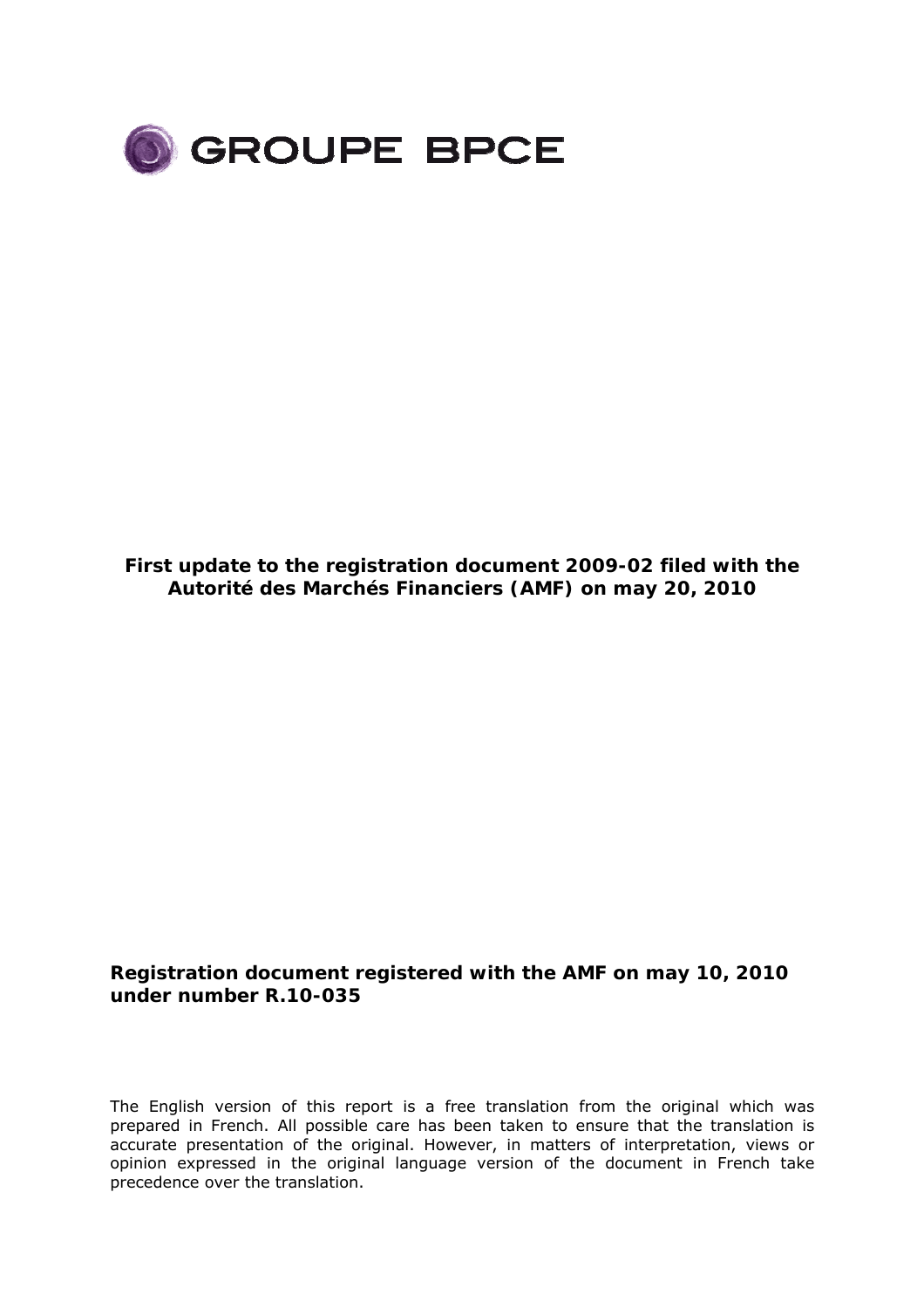# **Contents**

| 1                | Results of Groupe BPCE for the 1 <sup>st</sup> quarter of 2010                             |           |
|------------------|--------------------------------------------------------------------------------------------|-----------|
|                  | 1.1 Press release                                                                          | $2 - 10$  |
|                  | 1.2 Results presentation                                                                   | $11 - 21$ |
| 2                | <b>Risk management</b>                                                                     |           |
|                  | 2.1 Selected exposures based on recommandations of<br>the financial stability board        | $22 - 24$ |
|                  | 2.2 Breakdown of commitments                                                               | 25        |
|                  | 2.3 Non performing loans                                                                   | 26        |
|                  | $2.4$ VaR                                                                                  | 27        |
| 3                | Corporate gouvernance                                                                      |           |
|                  | Management board, general management committee and<br>Executive committee                  | $28 - 30$ |
| $\boldsymbol{4}$ | <b>General information</b>                                                                 |           |
|                  | 4.1 Continuous repayment of temporary contributions<br>of capital by the french government | 30        |
|                  | 4.2 Documents on display                                                                   | 30        |
|                  | 4.3 Statutory auditors                                                                     | $30 - 31$ |
| 5                | Person responsible for updating the registration document                                  | 32        |
| 6                | Cross reference table                                                                      | $33 - 34$ |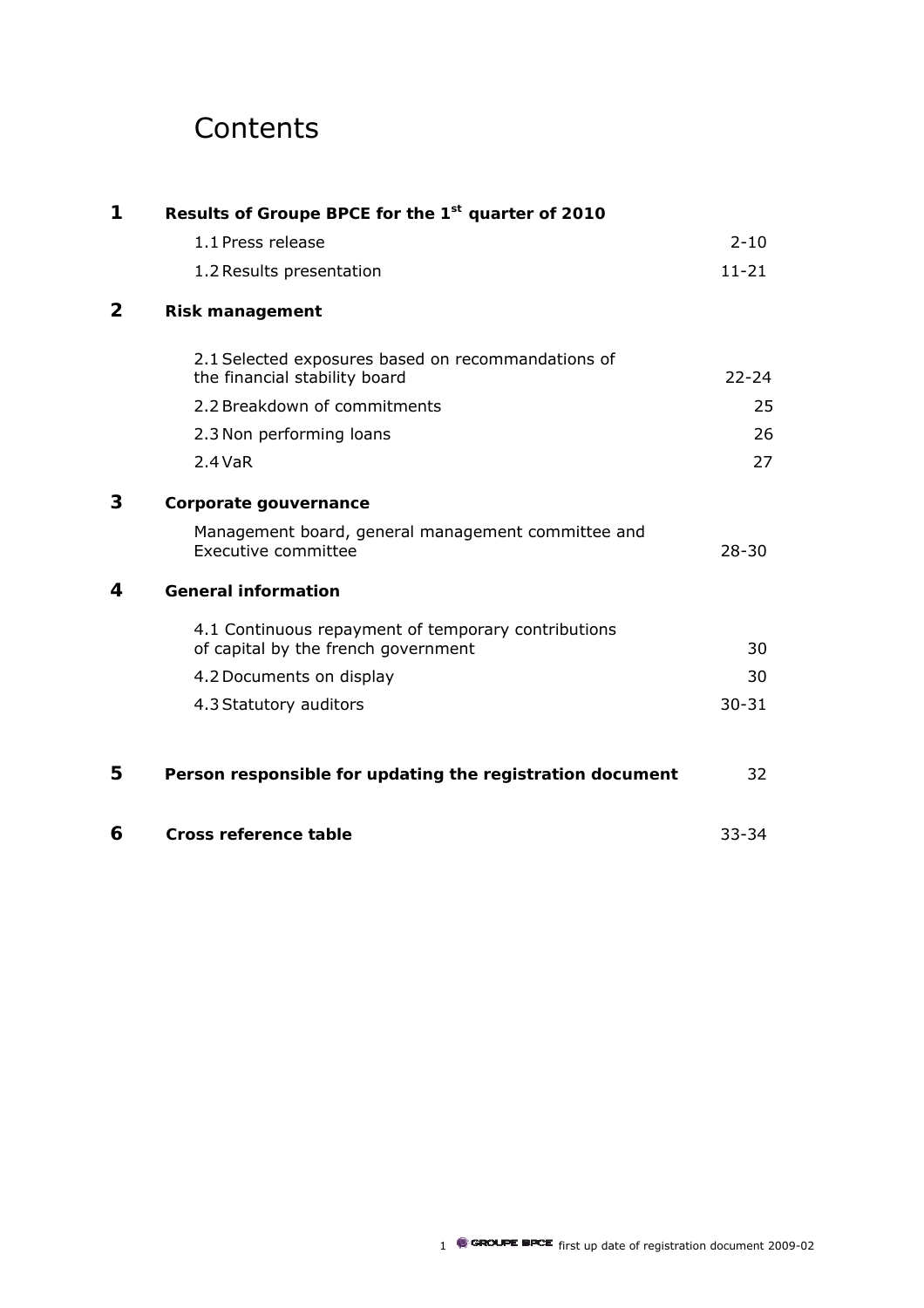# **1/ Results of Groupe BPCE for the 1st quarter of 2010**

### **1.1) Press release on may 11, 2010**

**1st quarter of 2010: good operating performance; net income in excess of 1 billion euros** 

- o Net banking income of 5,973 million euros, including 5,222 million euros generated by the core business lines, representing a 17% improvement compared with the first quarter of 2009
- $\circ$  Effective control over costs, reflecting the efforts made by all group entities and the initial cost synergies resulting from the strategic plan: "Together"
- $\circ$  Sharp decline in aggregate cost of risk and stabilization of the cost of risk of the core business lines at the  $-$  still high  $-$  level of the  $4<sup>th</sup>$  quarter of 2009
- o Net income attributable to equity holders of the parent of 1,010 million euros with the results of the core business lines multiplied by a factor of two
- o Good performance delivered by the Commercial Banking and Insurance business line with an 18% increase in net banking income compared with the first quarter of 2009
- $\circ$  Confirmed recovery of Natixis with a 13% increase in the contribution of its core business lines to the group's net banking income
- o Robust financial structure with Tier-1 capital of 39.1 billion euros and a Tier-1 ratio of 9.5% (including 7.3% of Core Tier-1 capital), against 9.1% at December 31, 2009

On May 11, 2010, the Supervisory Board of BPCE examined the Group's financial statements for the first quarter of 2010. These financial statements are compared with pro forma figures presenting the Group's financial position at March 31, 2009 as if the merger between Groupe Banque Populaire and Groupe Caisse d'Epargne had already been completed at that date.

François Pérol, Chairman of the Management Board of BPCE, made the following statement:

*"The results of Groupe BPCE for the 1st quarter of 2010 are encouraging. They mark a turnaround compared with the 1st quarter of 2009, a period particularly impacted by the financial crisis. These results continue the strong performance achieved in the 4th quarter of last year, and confirm the renewed profitability of the group. In a business environment that remains fragile, the group's performance reflects the efforts made by all its employees, which represents a promising sign that we shall successfully achieve the goals of our strategic plan "Together" focused on customer service, efficiency and profitability."*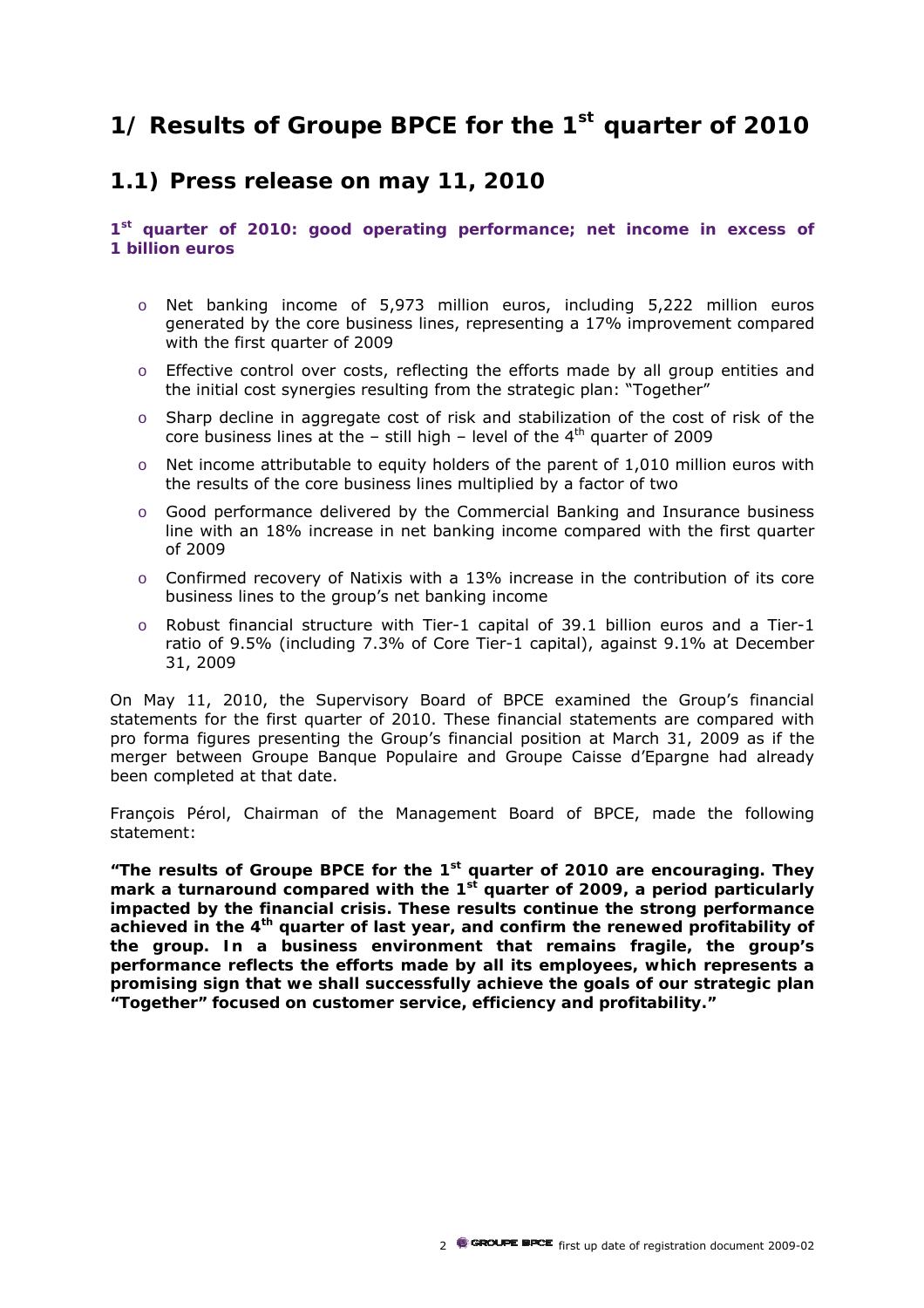### **CONSOLIDATED RESULTS OF GROUPE BPCE FOR THE 1ST QUARTER OF 20101**

The results for the first quarter of 2010 reveal a sharp recovery in Groupe BPCE compared with the first quarter of 2009 and confirm the good performance achieved in the  $4<sup>th</sup>$  quarter of 2009. The core business lines are taking advantage of an upturn in the economic environment that still, however, remains extremely fragile.

The results of the **Commercial Banking and Insurance** core business line with, in particular, the Banque Populaire and Caisse d'Epargne networks and the core business lines pursued by Natixis **(Corporate & Investment Banking, Investment Solutions and Specialized Financial Services)** reflect an increase in business volumes and a significant improvement in profitability thanks, especially, to a tight control over costs.

The group's **net banking income** stands at 5,973 million euros, representing 64% growth compared with March 31, 2009. The **net banking income** of the group's core business activities rose 17% to reach a total of 5,222 million euros. This level of performance, buoyed up by an advantageous interest rate situation, is already ahead of the targets adopted in the strategic plan: "Together".

- The net banking income posted by the **Commercial Banking and Insurance** business line –  $\epsilon$ 3,803 million euros, equal to growth of 18% compared with the  $1<sup>st</sup>$  quarter of 2009 – represented 73% of the total net banking income contributed by the group's core business activities. During the period, the contribution of the Banque Populaire network to the group's net banking income amounted to 1,604 million euros while the contribution made by the Caisse d'Epargne network stood at 1,643 million euros.
- Natixis **(Corporate & Investment Banking, Investment Solutions and Specialized Financial Services)** confirms the recovery that first began in the  $3<sup>rd</sup>$  quarter of 2009. Its net banking income of 1,419 million euros, representing 13% growth compared with the first quarter of 2009, accounts for 27% of the net banking income generated by the core business lines of Groupe BPCE.

**Operating expenses** have declined by 3%, returning to 3,939 million euros. They remain stable for the core business lines at 3,339 million euros. This improvement is the fruit of the cost-cutting drive pursued by all group entities and shows the impact of the initial cost synergy initiatives launched within the framework of the strategic plan: "Together" in areas related to IT services and purchasing. The **cost/income ratio** has improved considerably, falling from 71.4% in full-year 2009 to 65.9% in the first quarter of 2010.

**Gross operating income** stands at a positive 2,034 million euros against a loss of 408 million euros at March 31, 2009. The **gross operating income** posted by the core business lines rose 60% to an aggregate total of 1,883 million euros, thereby testifying to the strength of the operating performance of the retail networks and Natixis.

The **cost of risk** has declined substantially, falling to 511 million euros at March 31, 2010 from a total of 1,272 million euros at March 31, 2009. This sharp reduction can be attributed, in particular, to the fact that the structured assets of Natixis are no longer impacted by effects of the financial crisis. For the core business lines, the **cost of risk** stands at 438 million euros (decline of 8%).

Groupe BPCE only has a moderate exposure to Greece with a total of 2.1 billion euros related to its banking activities; this exposure includes 1.4 billion euros of sovereign risk

 $\overline{a}$ 

 $<sup>1</sup>$  The quarterly results of the group as at March 31, 2010 were approved by the Management Board on May 10,</sup> 2010.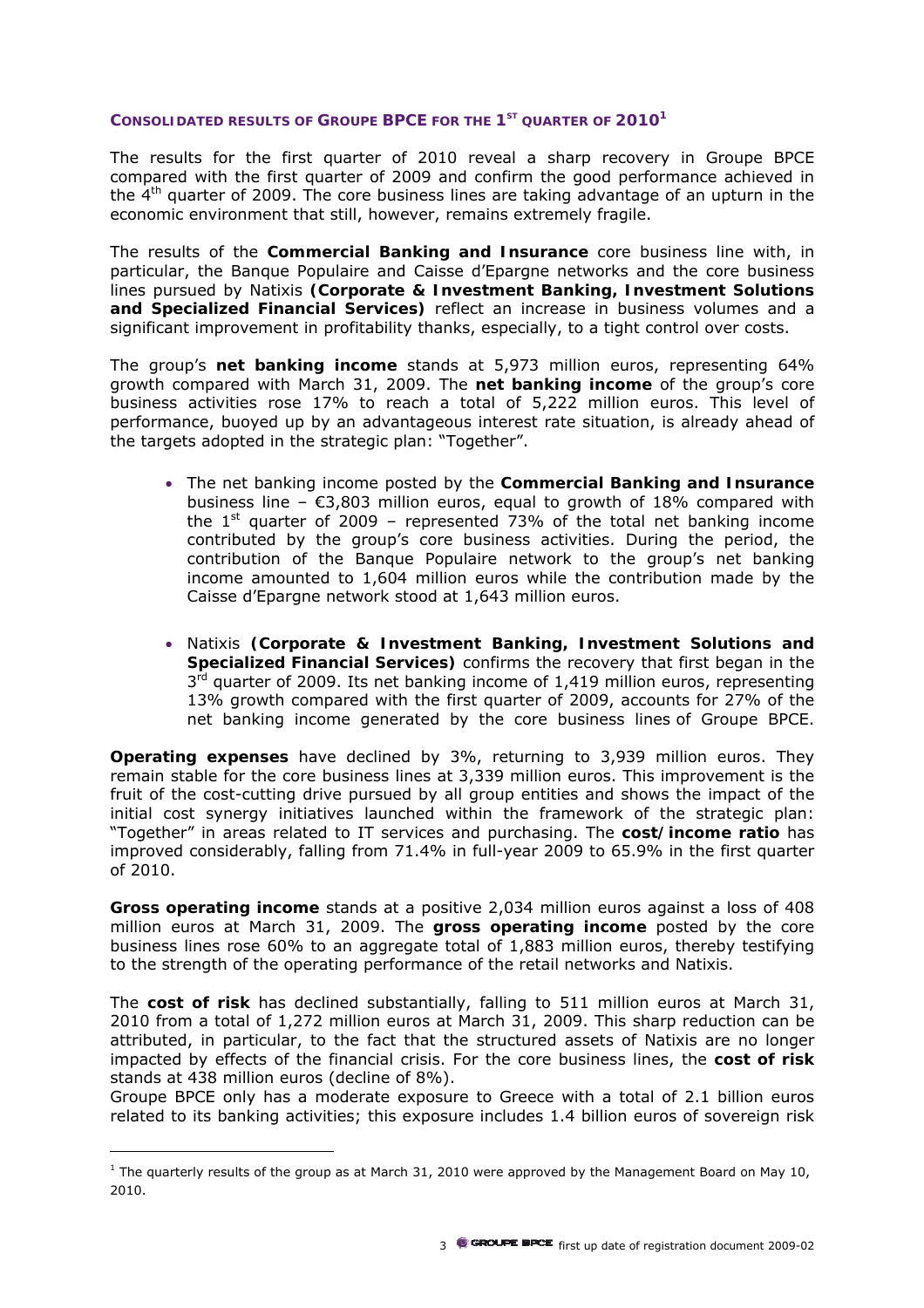(including 0.3 billion euros guaranteed by FSA/Assured), 0.1 billion euros of exposure to banking institutions and 0.6 billion euros of exposure to customers. The group's exposure through its insurance activities is extremely small (less than 0.1 billion euros, net of policyholder participation).

#### **Net income attributable to equity holders of the parent** represents a total of 1,010 million euros.

| in millions of euros                                             | Q1-2010  | Q1-2009<br>Pro forma | % change | Core<br><b>business</b><br><b>lines</b><br>Q1-2010 | $Q1 -$<br>2010/01-<br>2009 |
|------------------------------------------------------------------|----------|----------------------|----------|----------------------------------------------------|----------------------------|
| Net banking income                                               | 5,973    | 3,641                | $+64%$   | 5,222                                              | $+17%$                     |
| Operating expenses                                               | $-3,939$ | $-4,049$             | $-3%$    | $-3,339$                                           | $=$                        |
| <b>Gross operating income</b>                                    | 2034     | $-408$               | ns       | 1,883                                              | + 60%                      |
| Cost/income ratio                                                | 65,9%    |                      |          | 63,9%                                              |                            |
| Cost of risk                                                     | -511     | $-1,272$             | $-60%$   | -438                                               | $-8%$                      |
| Income before tax                                                | 1,566    | -1,689               | ns       | 1,500                                              | X2                         |
| Income tax                                                       | -482     | $-3$                 | ns       | -476                                               | ns                         |
| Minority interests                                               | $-74$    | 543                  | ns       | $-93$                                              | ns                         |
| attributable to<br>Net<br>income<br>equity holders of the parent | 1,010    | $-1,149$             | ns       | 931                                                | X <sub>2</sub>             |

### **CONSOLIDATED RESULTS OF GROUPE BPCE IN THE 1ST QUARTER OF 2010**

#### **FINANCIAL STRUCTURE OF GROUPE BPCE**

Risk-weighted assets stood at an estimated 411 billion euros at March 31, 2009. This item remains stable compared with December 31, 2009; 62% of such assets are concentrated on the Commercial Banking and Insurance business activities.

At March 31, 2009, Tier-1 capital amounted to 39.1 billion euros. The estimated Tier-1 ratio of Groupe BPCE stood at 9.5% (including 7.3% of Core Tier-1 capital), against 9.1% at December 31, 2009 (including 6.9% of Core Tier-1 capital). This increase is chiefly due to the good results achieved in the first quarter of 2010.

Groupe BPCE enjoys long-term credit ratings of Aa3 assigned by Moody's and A+ granted by Standard & Poor's and Fitch, all three accompanied by a "stable" outlook.

#### **COMMERCIAL BANKING AND INSURANCE: ENHANCED NET BANKING INCOME AND PROFITABILITY**

*The Commercial Banking and Insurance core business line includes the activities of the Banque Populaire network, the Caisse d'Epargne network, the Real Estate Financing division (Crédit Foncier de France) and the activities pursued by the Insurance, International and Other Networks division.* 

- Net banking income up 18% to 3,803 million euros
- Gross operating income of 1,348 million euros, equal to growth of 77%
- Net income attributable to equity holders of the parent of 717 million euros against 317 million euros at March 31, 2009

The Banque Populaire banks, the Caisses d'Epargne and Natixis have pursued their drive to help finance the French economy with a particular focus on small- and medium-sized enterprises (SMEs) and independent micro-companies. Out of the total loan envelope of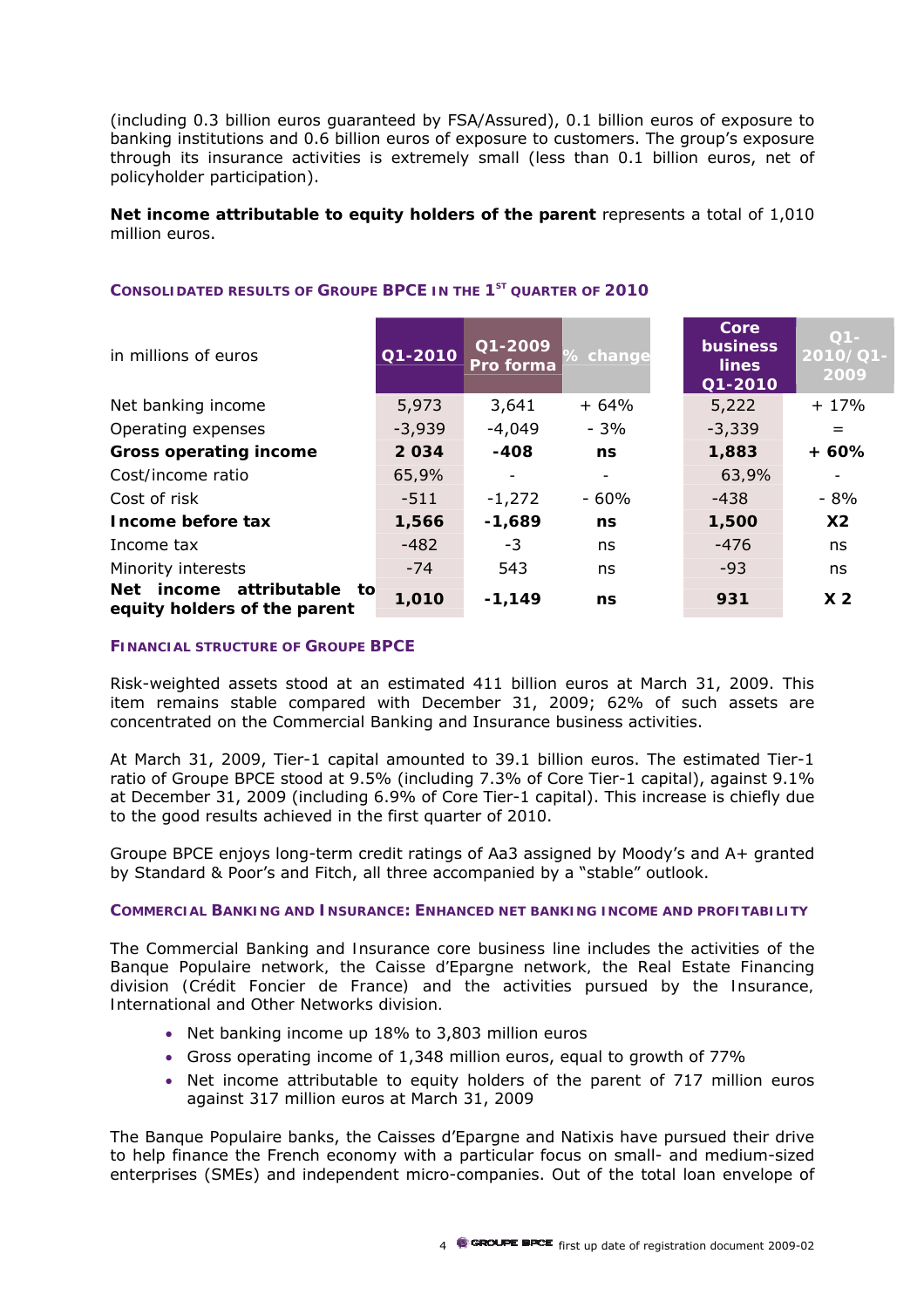38 billion euros that French banks are making available to SMEs and micro-companies in the form of new medium- and long-term credit facilities for the year as a whole, Groupe BPCE has already made commitments for 10 billion euros. At March 31, new loan production is in line with this commitment, and aggregate loans outstanding granted to SMEs/micro-companies were rising by 4.5% on an annual basis.

The net banking income of the Commercial Banking and Insurance core business rose 18% to reach a total of 3,803 million euros. If provisions for regulated home savings products are excluded, the division's net banking income increased by 15.9%.

This increase is the result of strong growth in the interest margin, in view of the favorable trend in volumes and the decline in refinancing costs, and a rise in commissions.

The Banque Populaire and Caisse d'Epargne networks generated net income of 298 and 291 million euros respectively and accounted for 82% of the aggregate earnings of the Commercial Banking and Insurance core business line.

### o **Banque Populaire network**

*The Banque Populaire network includes 20 Banque Populaire banks and their subsidiaries, Crédit Maritime Mutuel and the Mutual Guarantee Companies.* 

In a less troubled economic environment than the first quarter of 2009, the commercial momentum of the Banque Populaire banks remained strong, as testified by the continued capture of new customers and growth in their loans outstanding position.

### • **Savings deposits**

At March 31, 2010, customers' savings deposited with the Banque Populaire banks represented an aggregate total of 176.8 billion euros, up 4.2% compared with March 31, 2009. The two types of savings deposits enjoyed significant growth: guaranteed-capital savings rose 5% to reach a total of 103.2 billion euros while financial savings increased by 3.2% to reach a total of 73.6 billion euros.

### Individual customer market

During the period, individual customers displayed strong interest for life insurance and guaranteed-capital savings products. Life funds enjoyed growth of 9.9% (38.9 billion euros). Deposits on *livret A* passbook accounts rose to 3.4 billion euros, equal to annual growth of 29%. Demand deposits and savings held in regulated home savings plans and accounts amounted, respectively, to  $15.1$  billion euros (+ 9,7%) and  $14.1$  billion euros  $(+ 2.2\%)$ .

### Professionals and corporates market

Term accounts enjoyed considerable success during the period compared with the first quarter of 2009 with deposits rising 22.5% to reach a total of 15.2 billion euros. Demand deposits, in contrast, remained stable at 22.9 billion euros (+ 0.6%). The range of employee savings products is proving to be extremely popular considering that aggregate deposits have increased from 2 to 2.5 billion euros in the space of one year, equal to an increase of 20.5%.

The Banque Populaire banks continued to expand their customer base, recording a 1% increase in the number of individual customers and a 6% rise in the number of corporate customers compared with March 31, 2009.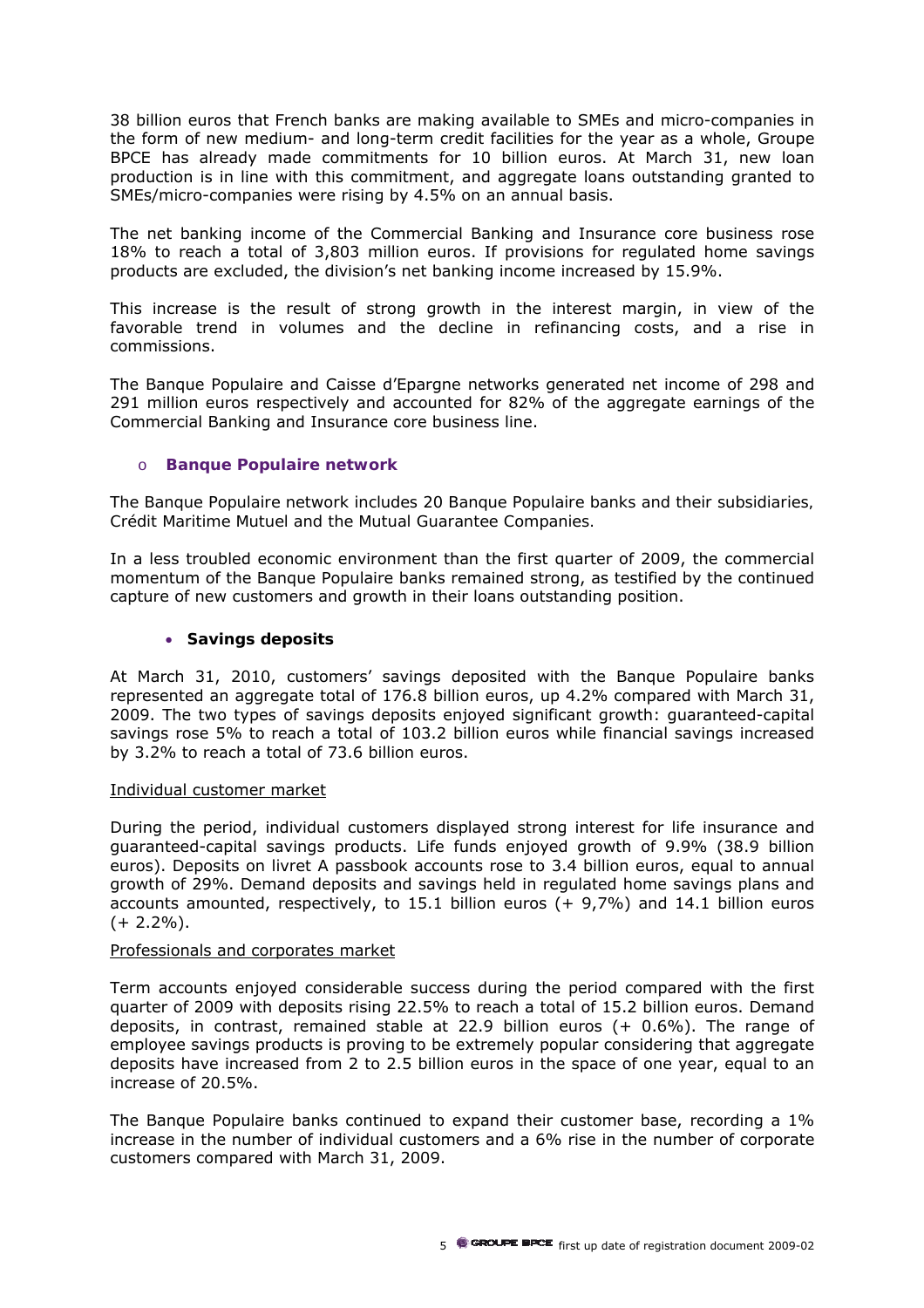#### • **Loans outstanding**

Determined to play an exemplary role in financing the French economy, the Banque Populaire banks made a concerted effort to finance all their different types of clientele. As a result, the aggregate loans outstanding position rose 2% compared with March 31, 2009, reaching a total of 141 billion euros.

#### Individual customer market

The loans outstanding position increased 4.4% in this market segment to reach a total of 76.4 billion euros. The mortgage loan market – which enjoyed a recovery in the second half of 2009 – continued to grow. Outstandings now amount to 68.8 billion euros (+ 4.8%). Growth in consumer loans equaled 1.5%, representing a total of 7 billion euros.

#### Professionals and corporates market

Owing to an economic environment that remains challenging both for self-employed professionals and corporate customers, the first three months of the year saw a decline in new loan requests compared with the same period last year. The aggregate loans outstanding position remains virtually unchanged at 64.6 billion euros against 65 billion euros one year earlier

However, the production of new medium- and long-term loans for self-employed professionals and corporate customers remains buoyant and outstandings, up 3.2%, now stand at 49.7 billion euros.

The real estate leasing market also performed well, allowing outstandings to increase by 4.6% to reach a total of 2.1 billion euros.

### • **Financial results**

The dynamism of the activities pursued by Banque Populaire banks finds expression in the quality of the network results. The net banking income contribution boasts 13% growth, reaching a total of 1,604 million euros (or 11% if provisions for regulated home savings products are excluded) driven by the substantial increase in the interest margin and the growth in commissions.

Commissions rose 7% to reach a total of 608 million euros. Commissions charged on banking services rose by 2.8%.

The first quarter results reflect the tight control maintained over operating expenses, which rose by 1.4% to 979 million euros. Gross operating income enjoyed 37% growth to reach a total of 625 million euros. As a result, the cost/income ratio has improved significantly, falling to 61% from 67.9% one year earlier.

The fact that a large number companies continued to face bankruptcy as a result of the depressed economic environment kept the cost of risk as a high level: it stood at 183 million euros in the first quarter of this year compared with 167 million euros in the same period in 2009.

Net income stands at 298 million euros, up 50% compared with the first quarter of 2009.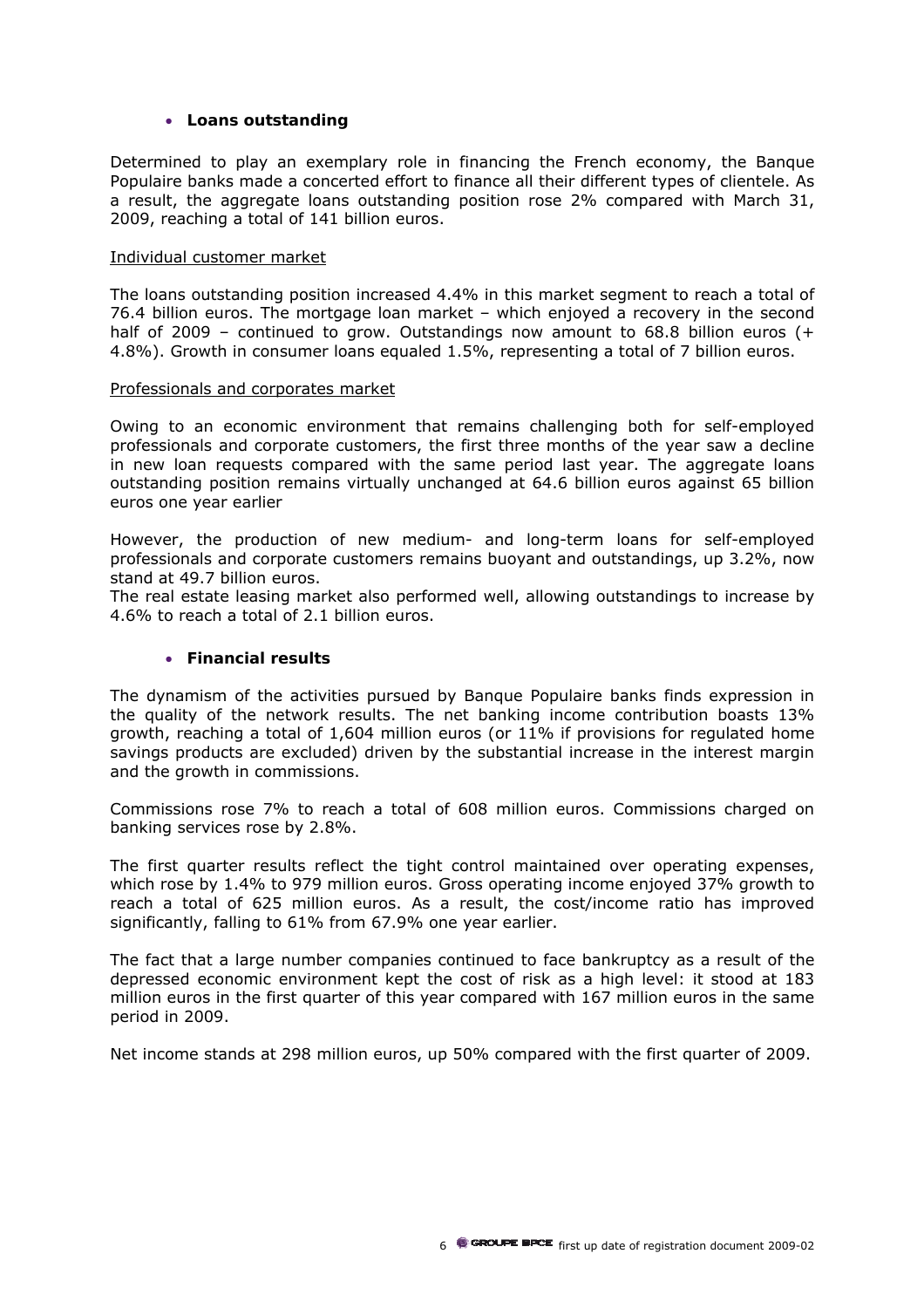#### o **Caisse d'Epargne network**

#### *The Caisse d'Epargne network includes 17 Caisses d'Epargne.*

The Caisses d'Epargne confirmed their good performance achieved in the  $4<sup>th</sup>$  quarter of 2009. Their commercial success is based on growth in new savings deposits and an increase in new loan production.

#### • **Savings deposits**

At March 31, 2010, the network's aggregate savings deposits stood at 330.5 billion euros, equal to 1.9% growth compared with March 31, 2009. Guaranteed-capital savings increased marginally (0.3%) despite the decline in deposits on *Livret A* passbook accounts. In contrast, aggregate financial savings amounted to 131.8 billion euros, representing growth of 4.3% driven by customer interest in life insurance products.

#### Individual customer market

Owing to the deregulation of the distribution of *Livret A* passbook accounts as of January 1, 2009 and the decrease in interest paid on regulated savings products, the withdrawal of savings from these accounts continued in the  $1<sup>st</sup>$  quarter of 2010 but at a slower pace than before. Savings deposited on *Livret A* passbook accounts remained stable compared with December 31, 2009, at 75 billion euros.

The inflow of new life funds remains strong and deposits rose 8.4% during the period to reach a total of 93.9 billion euros.

After a good year in 2009, funds deposited in regulated home savings schemes continued to growth with deposits up 5.7% at March 31, 2010, reaching a total of 35.1 billion euros.

Demand deposit accounts continued their strong upward trend; deposits held by individual customers stood at 21.2 billion euros, equal to growth of 18.3% compared with March 31, 2009.

The Regional Development Banking market (covering the corporate, social economy, public sector, social housing and real estate markets)

In this expanding market, the Caisses d'Epargne continued to enhance their commercial performance. During the first 3 months of the year, the number of active customers increased by 11% and the volumes of commercial flows handled rose by 15%. Funds held in demand deposit accounts increased by 30.9% to reach a total of 8.04 billion euros while funds held in term accounts enjoyed growth of 32.3% to reach an aggregate total of 10.3 billion euros.

### • **Loans outstanding**

Like the Banque Populaire banks, the Caisses d'Epargne made a particular effort to fully reassert their role in financing the French economy. The aggregate loans outstanding position has increased by 9.1% in the space of 1 year, reaching a total of 140 billion euros.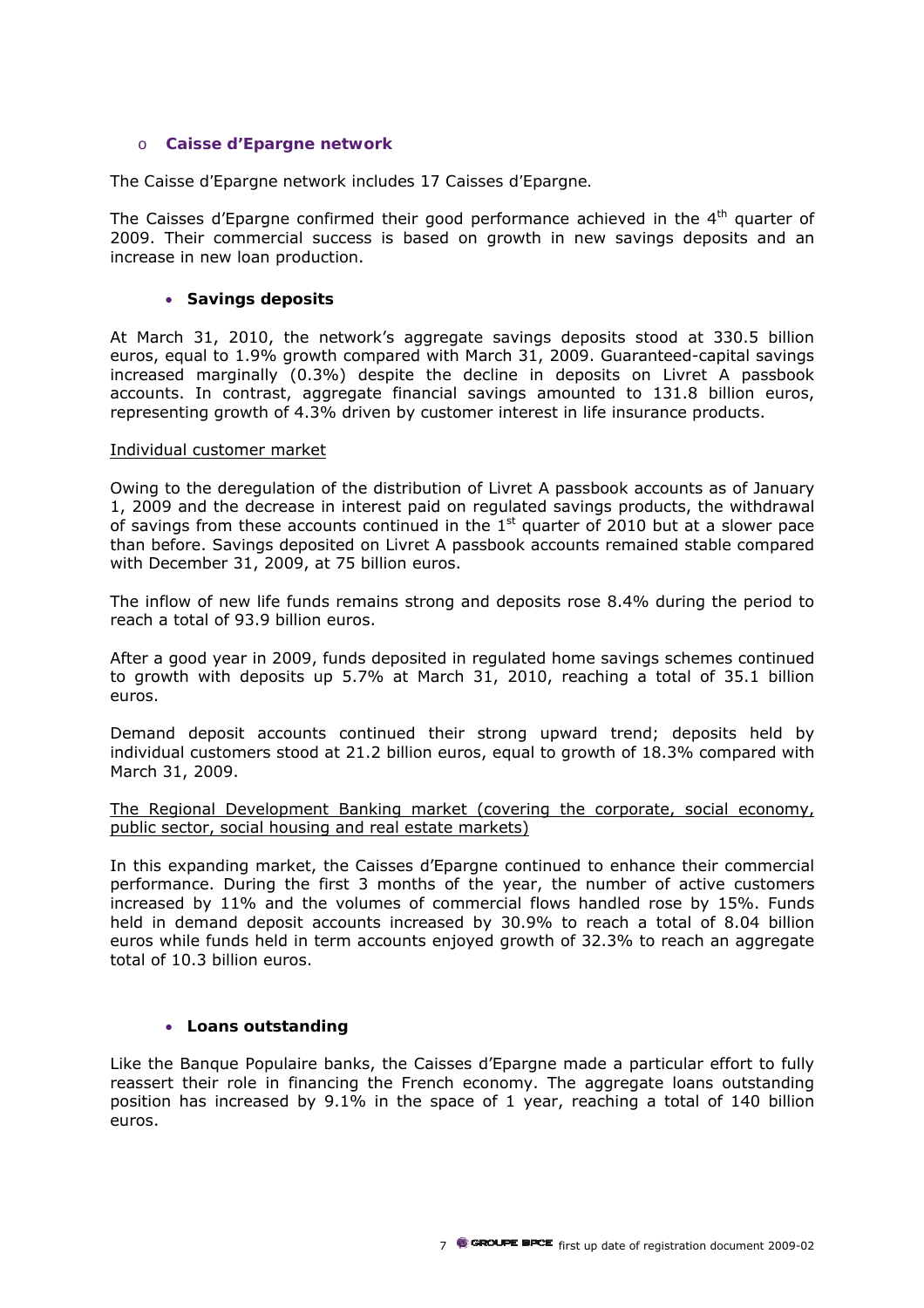### Individual customer market

Loans outstanding increased by 7.7% in this market segment to a total of 85.1 billion euros. The recovery in the production of new mortgage loans in the  $2<sup>nd</sup>$  half of 2009 continued in the  $1<sup>st</sup>$  quarter of 2010 with outstandings reaching a total of 73.9 billion euros, up 7.2% compared with March 31, 2009.

In the depressed consumer credit market, the range of solutions offered by the Caisses d'Epargne continued to attract customer interest. Outstandings rose from 9.1 to 10.1 billion euros, representing an increase of 10.6%.

#### Regional Development Banking market

The loans outstanding position rose 11.4% in this market segment to reach a total of 54.8 billion euros. The production of new medium-/long-term loans continued its upward trend, allowing the aggregate loans granted to corporate customers and institutionals to reach 38 billion euros, representing an increase of 13.4% compared with March 31, 2009. Outstanding mortgage loans rose by 8.1% (8.2 billion euros) and outstanding short-term facilities (short-term credit facilities and trade receivables) increased by 15.1% to reach a total of 5 billion euros.

#### • **Financial results**

The strong commercial performance of the Caisses d'Epargne generated a 26% increase in their net banking income to 1,643 million euros (+24% if provisions for regulated home savings products are excluded), buoyed up by a sharp increase in the interest margin.

The decline in commissions paid on *Livret A* passbook accounts (-12.7%) has been entirely offset by the rise in commission earning from financial savings (+16.3%) and commissions charged for banking services (+3.9%).

Thanks to the drive to keep operating expenses under a tight leash, this item declined by 1.8% to a lower total of 1,108 million euros.

Gross operating income has increased significantly, reaching a total of 535 million euros up from 171 million euros one year earlier.

The cost/income ratio now stands at 67.5% against 86.8% at March 31, 2009.

In contrast, however, the economic environment is still severely depressing the customer risk position, which rose during the period pushing the aggregate cost of risk up to 91 million euros (+7.7%) against 84 million euros at March 31, 2009.

Net income stands at 291 million euros compared with 58 million euros at March 31, 2009.

### o **Real Estate Financing**

*Crédit Foncier is the principal entity in this division.* 

In the first quarter of 2010, the aggregate total of new loans granted by Crédit Foncier amounted to 3 billion euros, equal to 32% growth during the period compared with the  $1<sup>st</sup>$  quarter of 2009. Aggregate outstandings remain stable at 116 billion euros.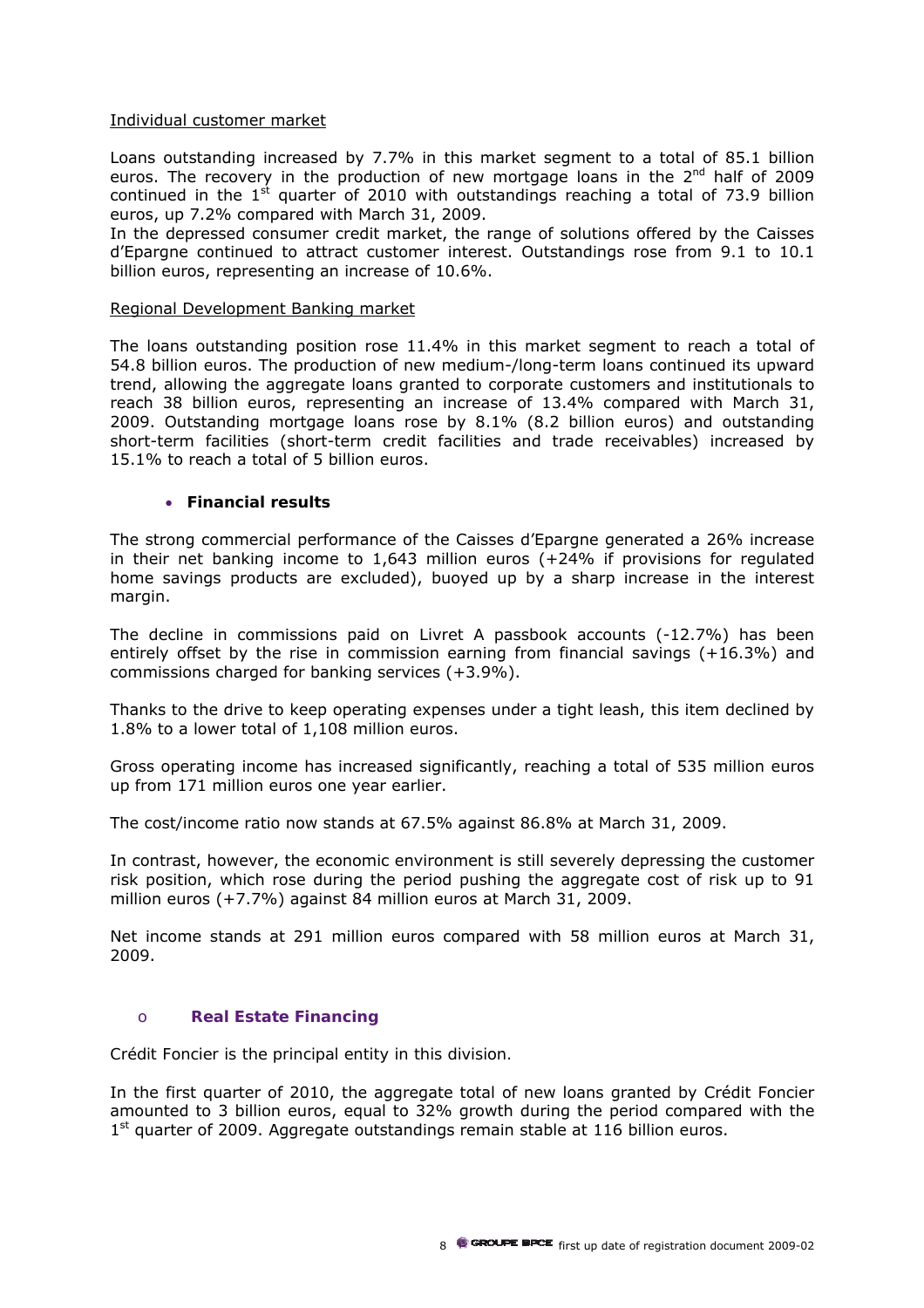The net banking income generated by the Real Estate Financing division stands at 242 million euros, up 7% compared with the first quarter of 2009. The cost/income ratio shows a significant improvement, falling from 62.2 to 58.5%.

#### o **Insurance, International and Other Networks**

*The Insurance, International and Other networks division brings together the group's interest in CNP Assurances, GCE Assurances, Banque Palatine, Société Marseillaise de Crédit (SMC) and BPCE International et Outremer, the name proposed for the entity destined to assume responsibility for the international subsidiaries of Groupe BPCE (excluding the entities included in Natixis' scope of consolidation).* 

The net banking income generated by the division stands at 314 million euros against 276 million euros in the first quarter of 2009. Net income amounts to 79 million euros, up from 11 million euros in the  $1<sup>st</sup>$  quarter of 2009.

#### **CORPORATE & INVESTMENT BANKING, INVESTMENT SOLUTIONS AND SPECIALIZED FINANCIAL SERVICES (NATIXIS)<sup>2</sup>**

Corporate & Investment Banking (CIB), Investment Solutions and Specialized Financial Services contributed 1,419 million euros to the net banking income of Groupe BPCE, representing an increased contribution of 13%.

Natixis, like the group's other entities, successfully kept a tight control over its operating expenses. The contribution made by its core business lines to the group's gross operating income amounts to 535 million euros, representing a 30% increase compared with the first quarter of 2009.

The contribution of Natixis' core business lines to the net income attributable to equity holders of the parent has been multiplied by a factor of two compared with the first quarter of 2009 and stands at 214 million euros.

#### **EQUITY INTERESTS**

 $\overline{a}$ 

*The Equity Interests division primarily consists of the activities of Foncia, Nexity, Coface and Natixis Private Equity.* 

In the first quarter of 2010, the net banking income of the Equity Interests division reported substantial growth, reaching a total of 531 million euros compared with 342 million euros one year earlier.

Foncia enjoyed revenue growth in all its business lines. The real estate transaction activity enjoyed growth of almost 50% compared with the first quarter of 2009.

Lastly, the first quarter of 2010 saw Coface and Natixis Private Equity become profitable once again.

The gross operating income generated by the division stands at a positive 51 million euros against a loss of 130 million euros at March 31, 2009.

 $2$  The results of Natixis are presented in a detailed press release published separately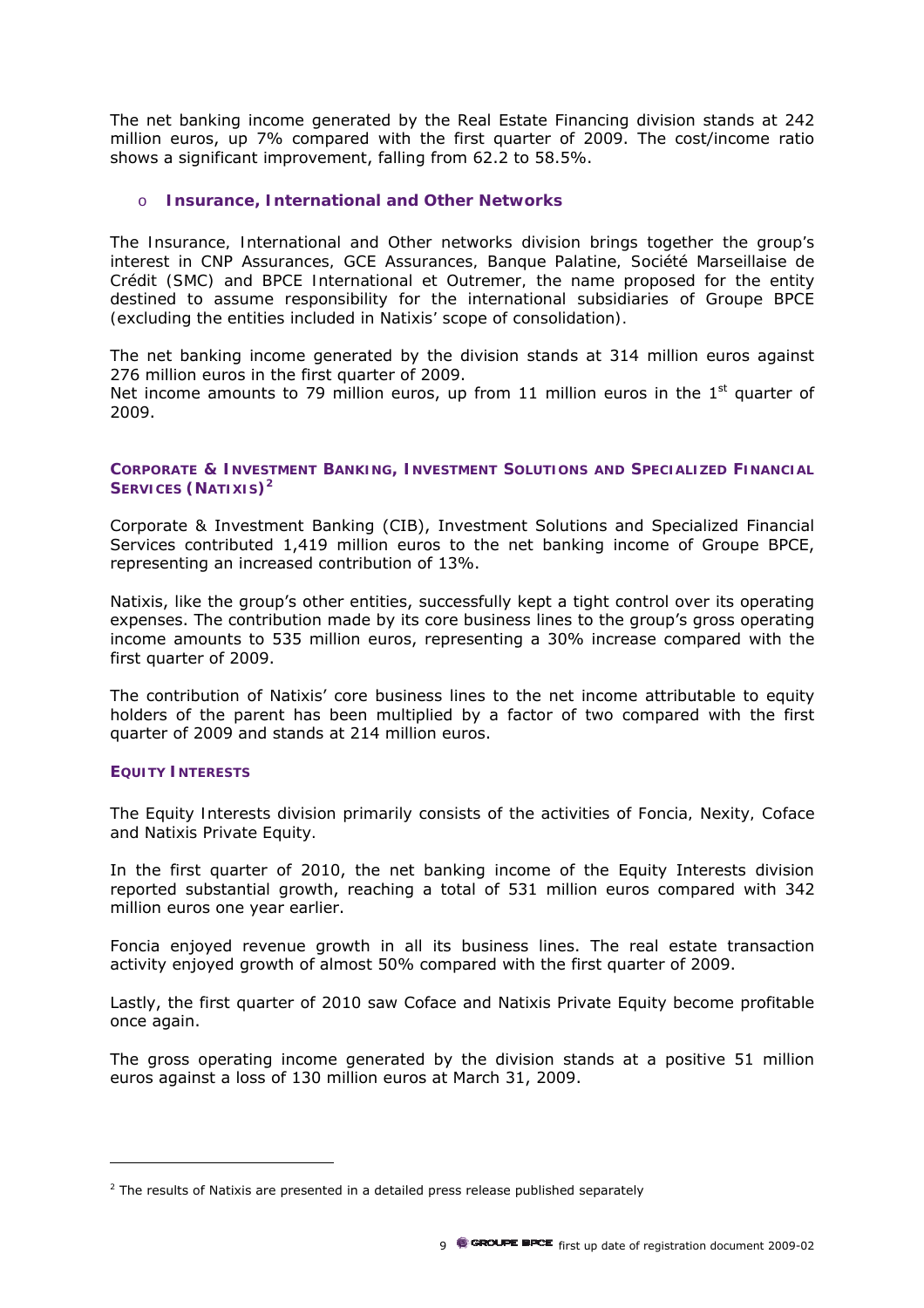#### **ACTIVITIES MANAGED ON A RUN-OFF BASIS AND OTHER BUSINESSES**

The activities managed on a run-off basis reflect the contribution of the Workout Portfolio Management (GAPC) activities of Natixis and the run-off activities conducted by CE Participations (former proprietary trading activity of CNCE). 'Other Businesses' include the contribution of holding company activities as well as all exceptional items.

Market conditions improved significantly during the period compared with the 1st quarter of 2009. Net income is a positive 60 million euros against a net loss of 1,530 million euros at March 31, 2009.

#### **REMINDER OF THE GOALS OF THE STRATEGIC PLAN: "TOGETHER"**

During the period running from 2010-2013, Groupe BPCE intends to recover the earning capacity it needs to reinforce its capital adequacy and to put its development plans into practice while simultaneously reimbursing the capital provided by the French state. It is intended to entirely reimburse this capital over the life of the plan, with an initial reimbursement of preferred shares subscribed to by the French state starting this year.

Groupe BPCE has set itself the following targets to be achieved by the end of 2013:

- A net banking income target of more than 25 billion euros, 2/3 of which generated by the activities pursued by the Commercial Banking and Insurance division, and 1/3 generated by the core business lines of Natixis,
- A target cost/income ratio 66% (-5 percentage points). The cost/income ratio target for the Banque Populaire banks and for the Caisses d'Epargne is 64.5% (-3 percentage points) and 68% (-7 percentage points) respectively, by the end of the plan,
- A profitability target for the core business lines in excess of 12%.

The capital generated from the group's enhanced profitability should allow it to create a solid capital base with a target Core Tier-1 ratio in excess of 8% (Basel II) by the year 2013.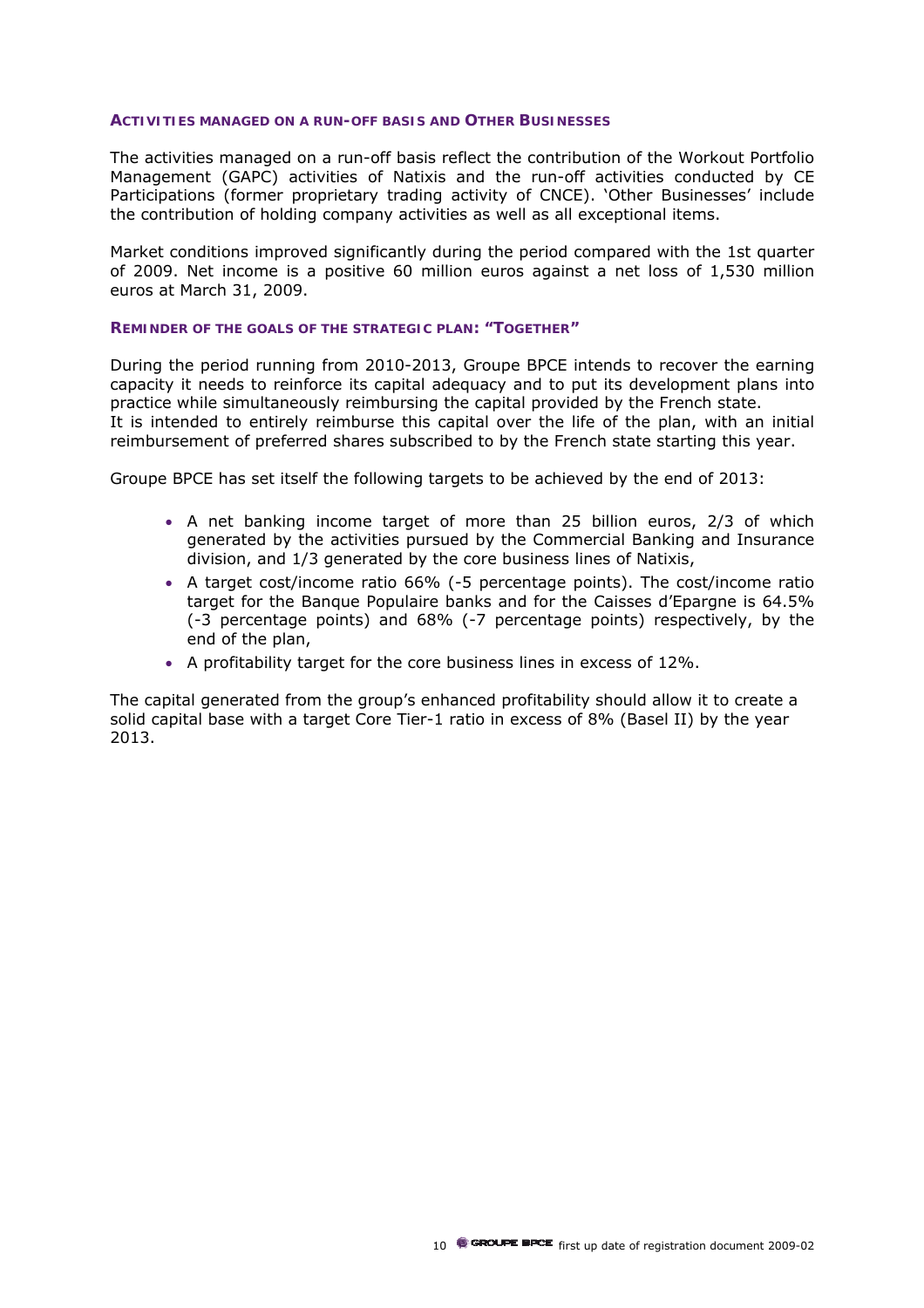# **1.2) Presentation of results**

# **Key messages**

- Net banking income (NBI) of €6bn and profit for the quarter in excess of €1bn: confirmation that the Group has returned to a satisfactory level of profitability
- Profits posted for the 4<sup>th</sup> quarter in succession; continuous growth in net income attributable to equity holders of the parent
	- Q2-09 (pro forma): €392m; Q3-09: €447m;Q4-09: €847m; Q1-10: €1,010m
- Robust performance achieved by the Commercial Banking and Insurance division

o NBI + 18% and net income attributable to equity holders of the parent more than doubled versus Q1-09 Confirmed recovery of Natixis

- NBI of its core business activities  $+ 13%$  versus Q1-09, and the Workout Portfolio Management GAPC making a positive contribution to net income attributable to equity holders of Groupe BPCE
- Tight control over costs: 3% reduction overall; stability for the core business activities reflecting the impact of initial cost synergies
- Support for the French economy: at March 31, 2010, outstanding loans granted to independent microcompanies and SMEs grew at an annual rate of 4.5% and favorable trend regarding commitment to devote a €10bn equipment loan envelope to this customer category in 2010
- Sharp decline in aggregate cost of risk compared with Q1-09
- Cost of risk of the core business activities: stable versus O4-09 at what still remains a high level
- Enhanced capital adequacy of Groupe BPCE: Tier-1 capital stands at €39.1bn (+ €1.5bn versus Dec. 31, 2009) and the Tier-1 ratio is  $9.5\% * (+ 0.4$  percentage point versus Dec. 31, 2009)

\* Estimate at March 31, 2010

# **1.2.1) Groupe BPCE results**

### **Consolidated results of Groupe BPCE** Q1 2010: net income in excess of €1bn

| in millions of euros                                       | $Q1-10$  | $Q1-09$<br><b>Pro</b><br>forma | $Q1-10/$<br>$Q1 - Q9$ | Core<br><b>business</b><br>lines*<br>$Q1 - 10$ | Core<br><b>business</b><br>$lines*$<br>$Q1-09$ | $Q1 - 10/$<br>$Q1 - Q9$ |
|------------------------------------------------------------|----------|--------------------------------|-----------------------|------------------------------------------------|------------------------------------------------|-------------------------|
| Net banking income                                         | 5,973    | 3,641                          | $+64%$                | 5,222                                          | 4.477                                          | $+17%$                  |
| Operating expenses                                         | $-3,939$ | $-4,049$                       | $-3%$                 | $-3,339$                                       | $-3,303$                                       | =                       |
| <b>Gross operating income</b>                              | 2.034    | $-408$                         | ns                    | 1,883                                          | 1,174                                          | $+60%$                  |
| Cost/income ratio                                          | 65.9%    |                                |                       | 63.9%                                          | 73.8%                                          |                         |
| Cost of risk                                               | $-511$   | $-1.272$                       | $-60%$                | $-438$                                         | $-478$                                         | $-8%$                   |
| <b>Income before tax</b>                                   | 1,566    | $-1,689$                       | ns                    | 1,500                                          | 729                                            | X <sub>2</sub>          |
| Income tax                                                 | $-482$   | $-3$                           | ns                    | $-476$                                         | $-231$                                         | ns                      |
| <b>Minority interests</b>                                  | $-74$    | 543                            | ns                    | $-93$                                          | $-61$                                          | ns                      |
| Net income attributable to<br>equity holders of the parent | 1,010    | $-1,149$                       | <b>ns</b>             | 931                                            | 437                                            | X <sub>2</sub>          |



**reflecting the strong performance of the core business lines** 

**and confirming the previous Q4-09 results (€847m) and the group's recovery**

\* Commercial Banking and Insurance; CIB, Investment Solutions and Specialized Financial Services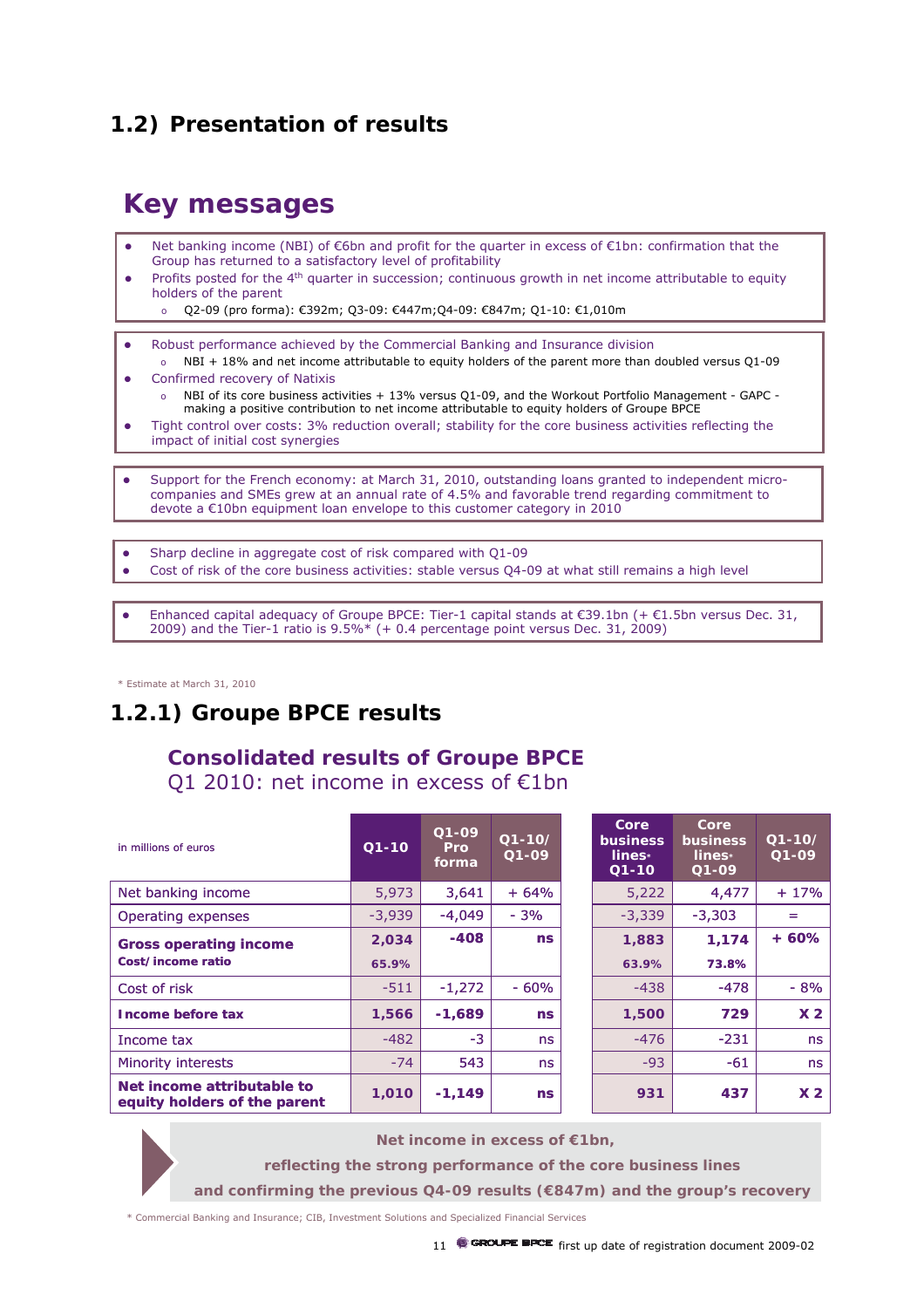### **Net banking income of the core business lines** Good performance delivered by all the core business lines



#### **Commercial Banking and Insurance: robust performance delivered by all Group entities**

- Banque Populaire banks: + 13% / Q1-09
- Caisses d'Epargne:  $+26\%$  / Q1-09
- Real estate financing\*: + 7% / Q1-09
- Insurance, International & Other Networks: + 14% / Q1-09
- z **CIB, Investment Solutions and SFS: increase in revenues driven by CIB**
- z **Equity Interests**
	- Foncia and Nexity: activities display good resilience, confirming the recovery of the real estate market
	- Coface: confirmed recovery

\* Principal entity: Crédit Foncier de France

### **Operating expenses** Improved operational efficiency

#### **•** Cost/income ratio of the group **65.9% versus 71.4% in Q4-09**

- o Commercial Banking and Insurance
	- 64.6% (-11.8 pts / Q1-09)
		- Network costs under tight control – Banque Populaire banks: + 1% / Q1-09 – Caisses d'Epargne: - 2% / Q1-09
- o CIB, Investment Solutions and SFS
	- 62.3% (- 4.8 pts / Q1-09)



**•** Control over expenses supported by initiatives to develop cost synergies

- o 100% of the operational efficiency projects launched
- o Group purchasing
	- Creation of a contract negotiation structure at group level
	- Renegotiations in 2009: cash transportation services, acquisition of ATMs, mail
- o Information Technology
	- The plan of the Caisses d'Epargne to set up a single IT platform completed in May 2010
- o Payments
	- Creation of a single payments operator (currently submitted to employees representative bodies)
- o Unification of the central institution staff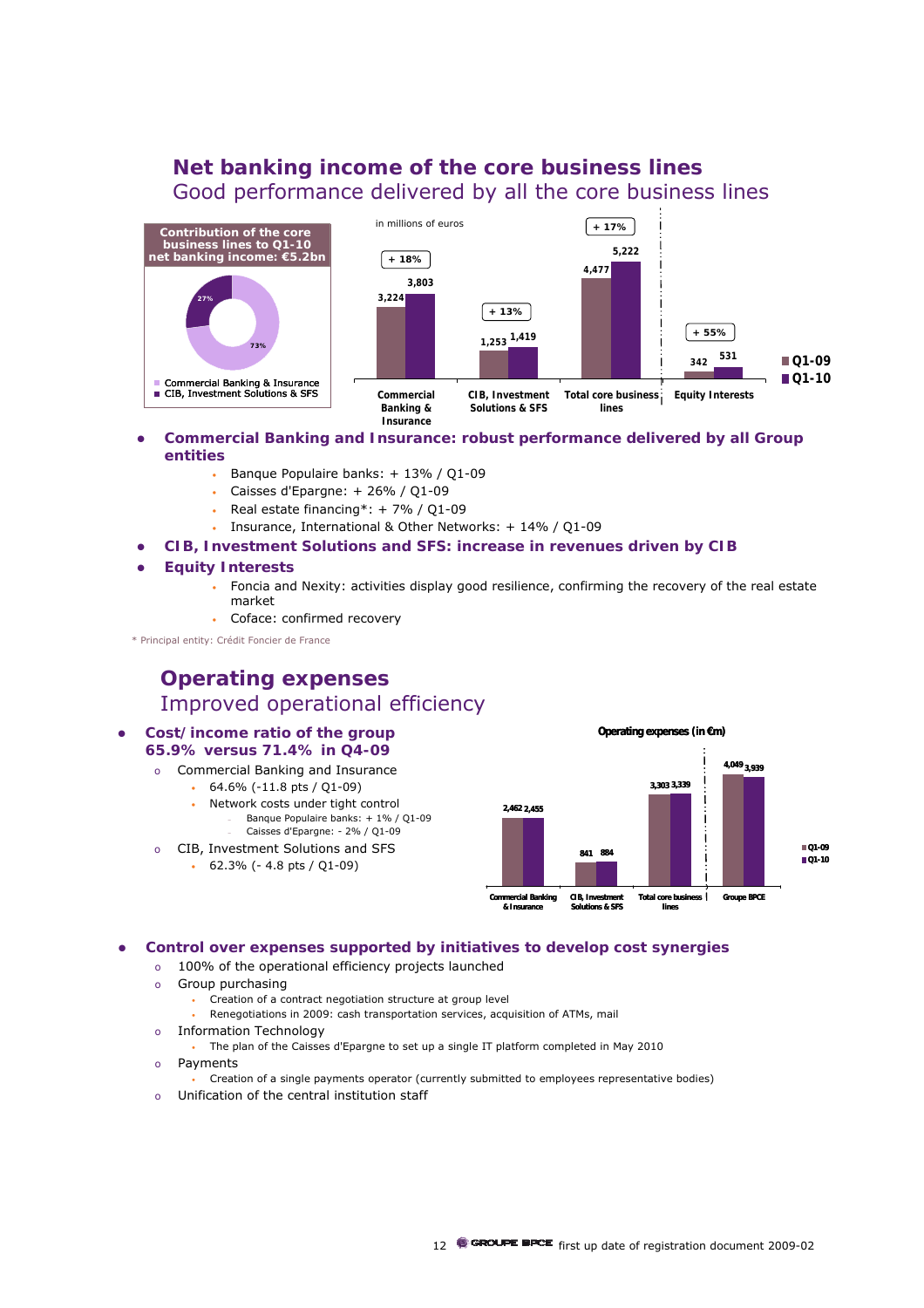### **Cost of risk and Workout Portfolio Management (GAPC)** Sharp decline in the cost of risk at the group level

#### **Core business lines**

- z **Networks**
	- o Cost of risk of the 2 networks: €274m in Q1-10
	- o Cost of customer risk remains high yet lower than the peak reached in Q4-09
		- Cost of risk of the 2 networks: 39 basis points\* in Q1-10
		- + 3 basis points\* vs. Q1-09 and 10 bp\* vs. Q4-09

#### z **CIB, Investment Solutions and SFS**

o Enhanced coverage of risks already identified



**21%**

Equity Interests

Commercial Banking & Insurance CIB, Investment Solutions & SFS

Workout Portfolio Management and Other Business

**64%**

#### **Workout Portfolio Management (GAPC) and guarantee of assets in favor of Natixis**

- o Cost of GAPC risk very limited: €6m in Q1-10 vs. €740m in Q1-09
- Net book value of guaranteed structured assets:  $€1.3$ bn reduction chiefly due to sales, bringing the total from €31.8bn to €30.5bn at March 31, 2010
- o Guarantee mechanism: a relatively minor impact during the quarter at Groupe BPCE level

\* Expressed in basis points annualized on the basis of the customer loans outstanding position at the start of the period

### **Income before tax** Substantial rise in earning capacity in all core business lines



**Substantial rise in earning capacity in all core business lines**

- **Good commercial performance**
- **Control over operating expenses**
- **Cost of risk that still remains high**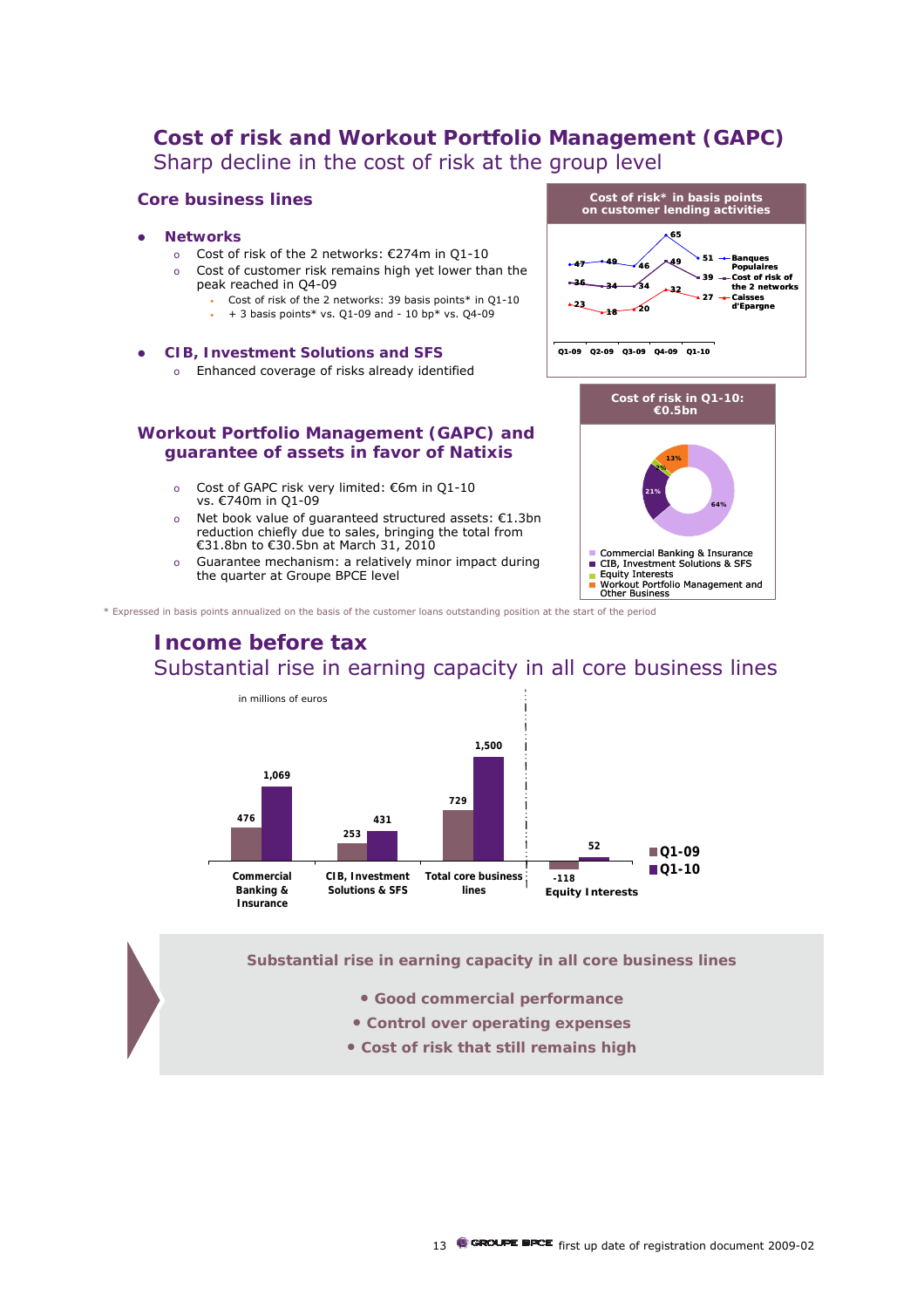## **1.2.2) Results of the business lines**



### **Commercial Banking and Insurance**

Contribution to group net income more than doubled

- **•** Net banking income: + 18% (+ 15.9% if provisions for regulated **home savings products are excluded)**
	- o Strong growth in interest margin: favorable trend in volumes and decline in the cost of refinancing
	- o Rise in commissions: Banque Populaire banks (+ 7%) and Caisses d'Epargne  $(+ 4\%)$
- Stabilization of the cost of customer risk at what still remains a **high level**
	- + €31m / Q1-09 and €25m / Q4-09
- z **Well-balanced contribution of the Banque Populaire banks and of the Caisses d'Epargne to the net income attributable to equity holders of the parent**



### **Commercial Banking and Insurance** Banque Populaire banks



- 2009
- o Regulated home savings plans: savings deposits + 2% / March 31, 2009
- o Livret A: deposits + 29% / March 31, 2009
- o Life insurance: life funds + 10% / March 31, 2009
- **Professionals and corporates**
- o Term accounts: deposits + 23% / March 31, 2009
- o Employee savings: deposits + 21% / March 31, 2009

#### **Expansion of the customer base**

- o Individual customers: active customers + 1% / March 31, 2009
- o Corporates: number of customers + 6% / March 31, 2009

#### z **Continued growth in the loans outstanding position**

- o Consumer loans: outstandings + 2% / March 31, 2009
	- Loan commitments:  $+ 4\% / Q1 09$
- o Real estate loans: outstandings + 5% / March 31, 2009
- o Medium-/long-term loans to corporates and professionals: outstandings  $+ 3%$  / March 31, 2009



Ē

Equipment loans Real estate loans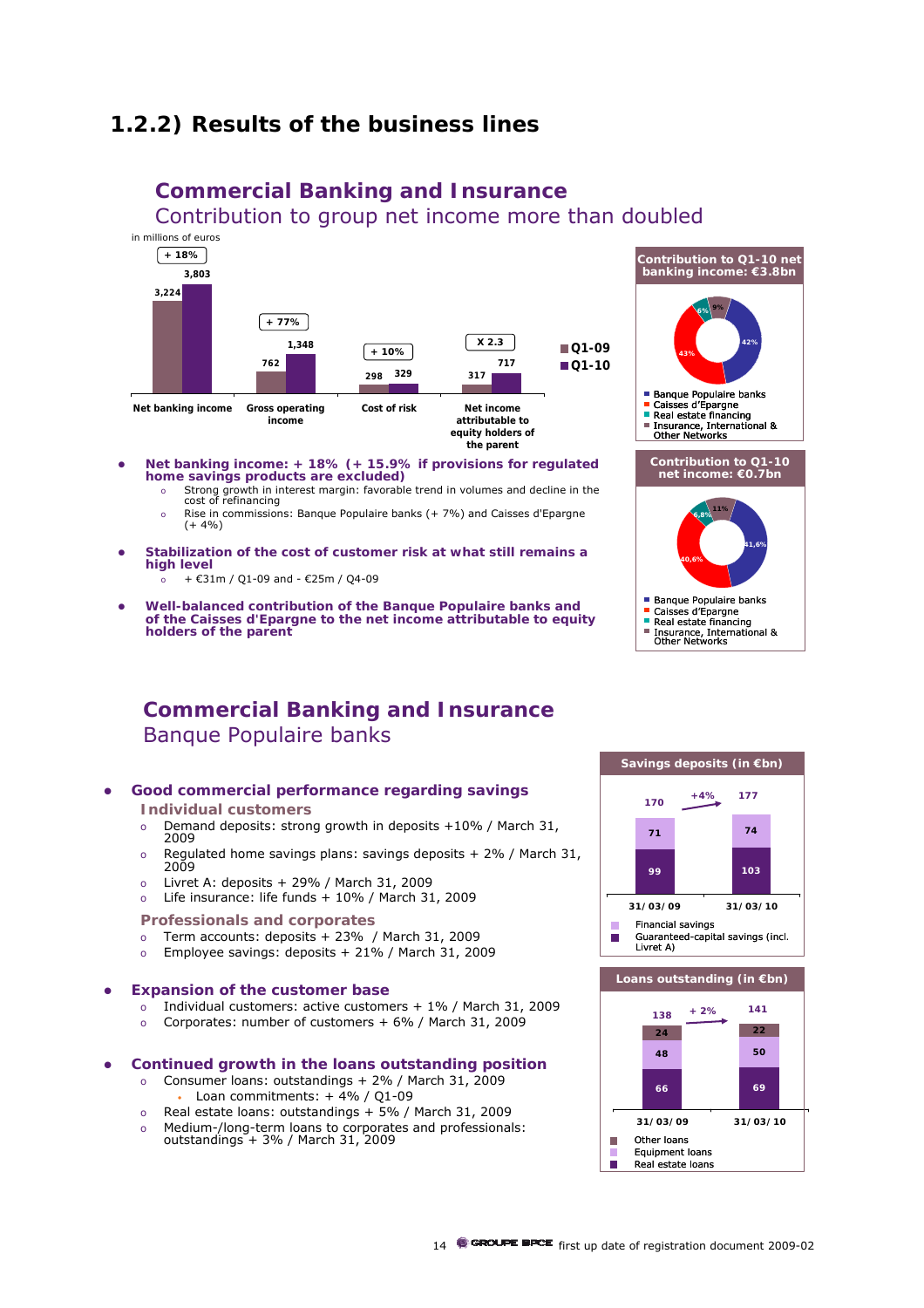### **Commercial Banking and Insurance** Caisses d'Epargne

- **Resilience of guaranteed-capital savings and strong momentum enjoyed by financial savings**
	- o Regulated home savings plans: sustained new fund inflows • Deposits: + 6% / March 31, 2009
	- o Livret A\*: stable deposits / Dec. 31, 2009
	- o Attraction of life insurance: excess inflows of life funds + 56% / Q1-09 in the individual customer market
	-
- **Extension of banking services: dynamic growth** 
	- o Growth in average demand deposits:  $+16\%$
	- o Constant growth in the number of customers
		- Domiciled individual customers (+ 2%)
		- Active professional customers  $(+ 9\%)$
	- o Capture of new corporate customers • + 11% active customers
		- + 15% in commercial flows handled
- **•** Major drive to promote the financing of all types of **clientele**
	- o Consumer loans: outstandings + 11% / March 31, 2009 • Significant growth in commitments: + 12%
	- o Real estate loans: outstandings + 7% / March 31, 2009
		- Commitments made during the quarter 3 times higher than those made in Q1-2009
	- o Loans granted to corporate and institutional customers: outstandings + 13% / March 31, 2009

\* including accrued interest



### **CIB, Investment Solutions and SFS**  Confirmed recovery of both business activities and results *in millions of euros*



restatement of contribution from the networks via the CIC)

#### **•** Net banking income

- o CIB: extremely good performance achieved by the Bond Market and Structured Finance activities • Credit Portfolio Management: limited impact thanks to efforts made to streamline the activity
- o Investment Solutions: increase in revenues, driven by all the division's core business lines
- o SFS: growth in revenues
- **Cost of risk** 
	- o Enhanced cover for risks already identified
- Contribution to net income attributable to equity holders of the parent: €214m **(+ 78% versus Q1-09)**

**the parent**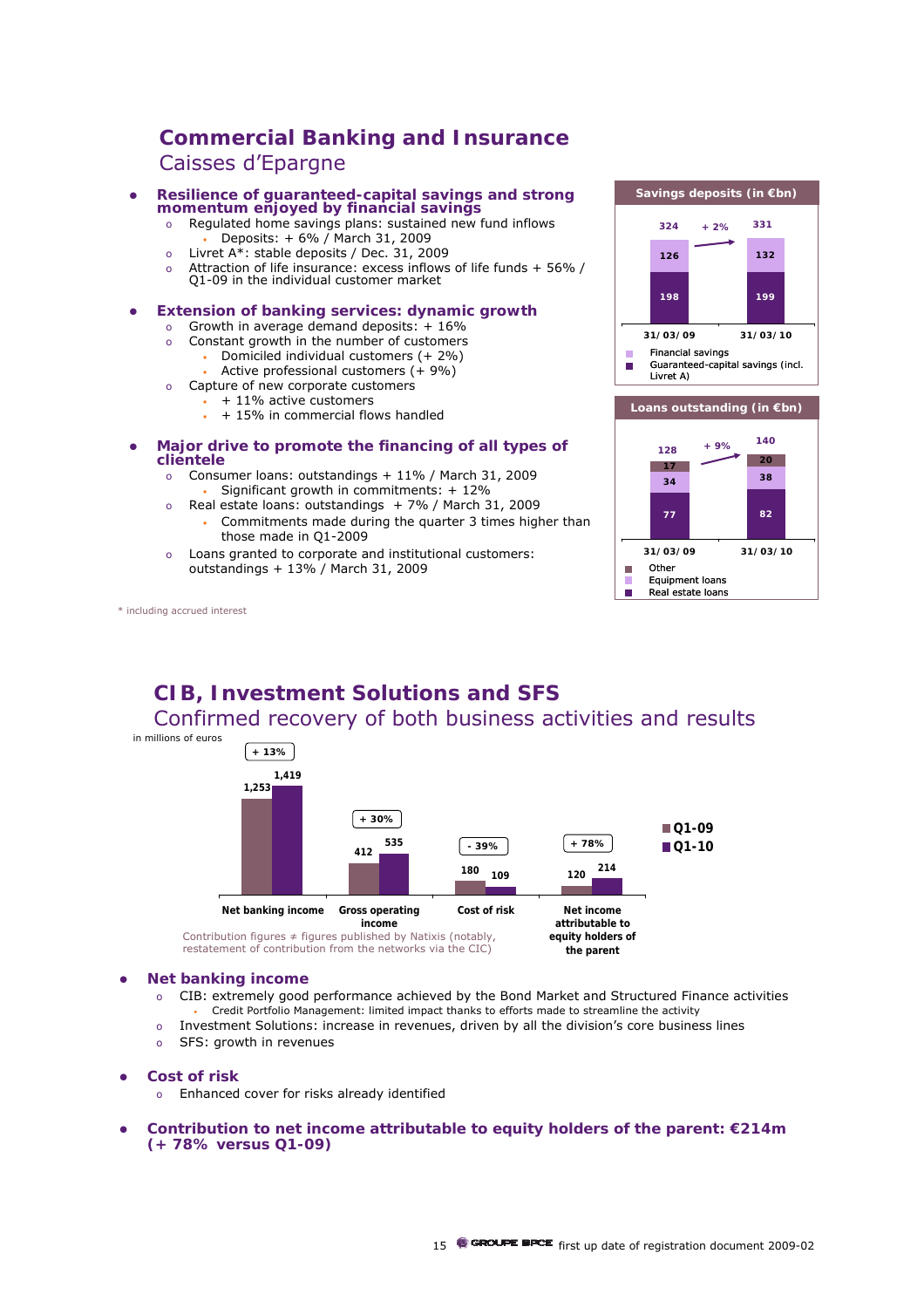### **1.2.3) Financial structure**

### **A robust financial structure** Groupe BPCE

### **Liquidity position**

- Marginal dependence of the Banque Populaire banks and Caisses d'Epargne on the financial markets
	- o 80% of customer loans financed by customer deposits (excluding centralized Livret A funds)
- Medium-/long-term refinancing: €16.5bn raised by April 30
	- o Scope of BPCE: €8bn
	- o Scope of Crédit Foncier: €8.5bn

#### **Capital adequacy at March 31, 2010**

- Reinforcement of Tier-1 capital:  $+$   $E1.5$ bn during the quarter
- Risk-weighted assets remain stable vs. Dec. 31, 09
- $\bullet$  Tier-1 ratio: 9.5%\* vs. 9.1% at December 31, 09
- Core Tier-1 ratio :  $7.3\%*$  vs.  $6.9\%$  at Dec.  $31,09$

\* Estimate at March 31, 2010





# **1.2.4) Appendices**

### **Groupe BPCE** Quarterly income statement

|                                                         |                 |                  | <b>Groupe BPCE</b> |                     |
|---------------------------------------------------------|-----------------|------------------|--------------------|---------------------|
| In millions of euros                                    | 1010            | 1009             | %                  | 4Q09                |
| Net banking income<br>Operating expenses                | 5973<br>$-3939$ | 3 641<br>$-4049$ | 64%<br>$-3%$       | 6 0 9 9<br>$-4.352$ |
| Gross operating income<br>Cost / income ratio           | 2034<br>65.9%   | $-408$<br>ns     | ns                 | 1747<br>71,4%       |
| Cost of risk                                            | $-511$          | $-1272$          | $-60%$             | $-567$              |
| Income before tax                                       | 1566            | $-1689$          | ns                 | 869                 |
| Income tax<br>Minority interests                        | $-482$<br>$-74$ | -3<br>543        | ns<br>ns           | 126<br>$-148$       |
| Net income attributable to equity holders of the parent | 1010            | $-1149$          | ns                 | 847                 |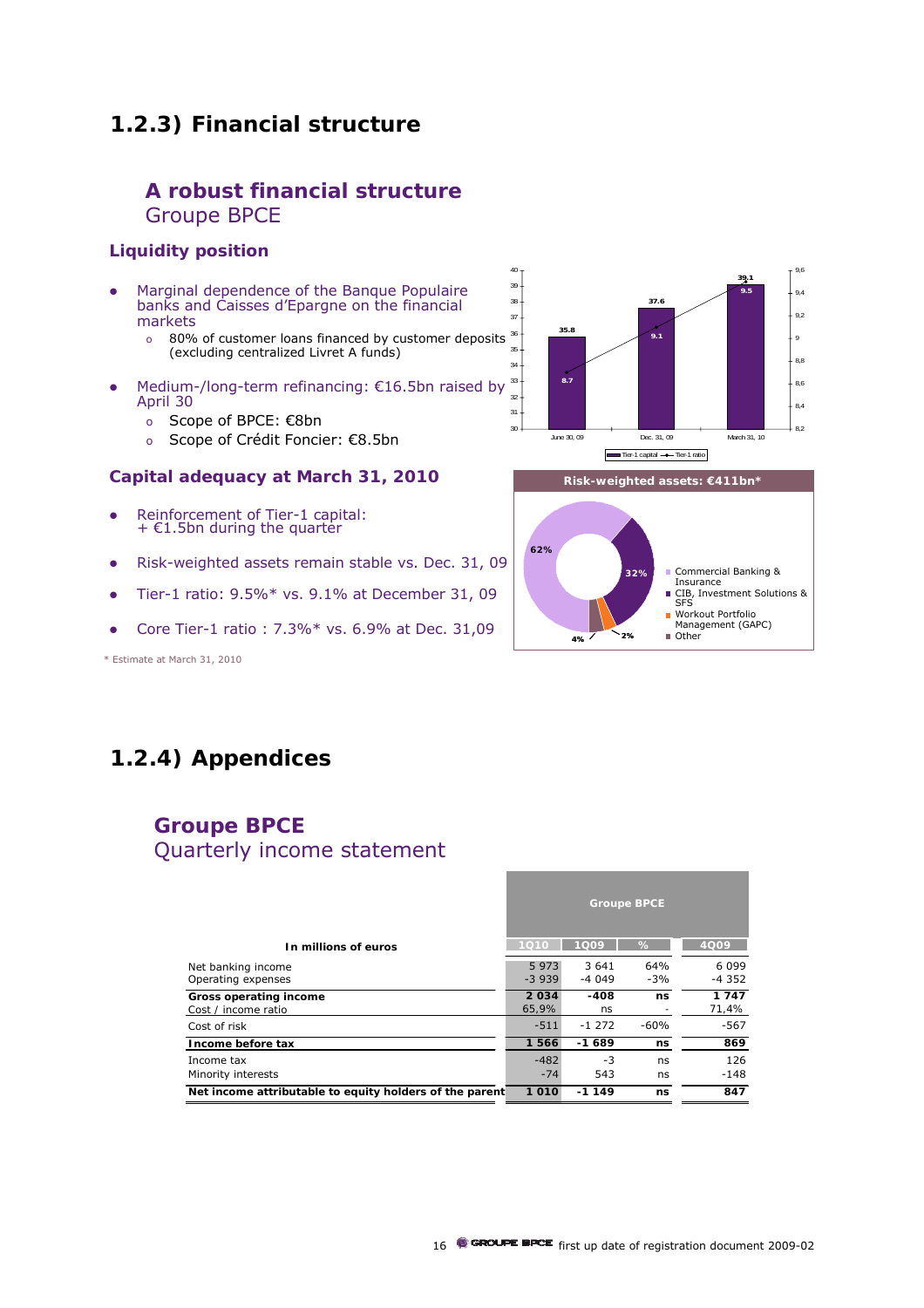## **Groupe BPCE** Quarterly income statement per business line

|                                                         | Commercial<br>banking &<br>Insurance |                    | <b>CIB. Investment</b><br>Solutions &<br>Specialized<br><b>Financial Services</b> |                 | <b>Total core businesses</b> |                    |                | <b>Equity interests</b> |               | Workout portfolio<br>management &<br>other businesses |                   | <b>Groupe BPCE</b> |                    |              |
|---------------------------------------------------------|--------------------------------------|--------------------|-----------------------------------------------------------------------------------|-----------------|------------------------------|--------------------|----------------|-------------------------|---------------|-------------------------------------------------------|-------------------|--------------------|--------------------|--------------|
| In millions of euros                                    |                                      | 1009               | 1010                                                                              | 1Q09            | 1010                         | 1009               | $\%$           |                         | 1Q09          | 1010                                                  | 1009              | 1010               | 1009               | %            |
| Net banking income<br>Operating expenses                | 3 8 0 3<br>$-2455$                   | 3 2 2 4<br>$-2462$ | 1419<br>$-884$                                                                    | 1 253<br>$-841$ | 5 2 2 2<br>$-3339$           | 4 4 7 7<br>$-3303$ | 17%<br>$1\%$   | 531<br>$-480$           | 342<br>$-472$ | 220<br>$-120$                                         | $-1178$<br>$-274$ | 5973<br>$-3939$    | 3 6 4 1<br>$-4049$ | 64%<br>$-3%$ |
| Gross operating income<br>Cost / income ratio           | 1348<br>64.6%                        | 762<br>76.4%       | 535<br>62.3%                                                                      | 412<br>67.1%    | 1883<br>63.9%                | 1 1 7 4<br>73.8%   | 60%<br>$-984%$ | 51<br>90.4%             | $-130$<br>ns  | 100<br>54.5%                                          | $-1452$<br>ns     | 2034<br>65.9%      | $-408$<br>ns       | ns           |
| Cost of risk                                            | $-329$                               | $-298$             | $-109$                                                                            | $-180$          | $-438$                       | $-478$             | $-8%$          |                         | -8            | $-67$                                                 | $-786$            | $-511$             | $-1272$            | $-60%$       |
| Income before tax                                       | 1069                                 | 476                | 431                                                                               | 253             | 1 500                        | 729                | ns             | 52                      | $-118$        | 14                                                    | $-2300$           | 1566               | $-1689$            | ns           |
| Net income attributable to equity holders of the parent | 717                                  | 317                | 214                                                                               | 120             | 931                          | 437                | ns             | 19                      | $-56$         | 60                                                    | $-1530$           | 1010               | $-1149$            | ns           |

### **Groupe BPCE** Consolidated balance sheet

| In millions of euros                                                | March 31.<br>2010 | <b>December</b><br>31, 2009 | In millions of euros                                                | March 31.<br>2010 | <b>December</b><br>31, 2009 |
|---------------------------------------------------------------------|-------------------|-----------------------------|---------------------------------------------------------------------|-------------------|-----------------------------|
|                                                                     |                   |                             |                                                                     |                   |                             |
| Cash and amounts due from central banks                             | 21 4 6 2          | 13 069                      | Amounts due to central banks                                        | 607               | 214                         |
| Financial assets at fair value through profit or loss               | 208 161           | 194 713                     | Financial liabilities at fair value through profit or loss          | 193 197           | 183 067                     |
| Hedging derivatives                                                 | 7537              | 6481                        | Hedging derivatives                                                 | 5 3 9 8           | 4648                        |
| Available-for-sale financial assets                                 | 71 179            | 65 853                      | Amounts due to banks                                                | 124 466           | 115 732                     |
| Loans and receivables due from banks                                | 155 770           | 146 448                     | Amounts due to customers                                            | 387 519           | 367 717                     |
| Loans and receivables due from customers                            | 532 198           | 517440                      | Debt securities                                                     | 212 503           | 204 409                     |
| Remeasurement adjustment on interest-rate risk hedged<br>portfolios | 2 9 0 1           | 1996                        | Remeasurement adjustment on interest-rate risk hedged<br>portfolios | 1 1 2 7           | 1 006                       |
| Held-to-maturity financial assets                                   | 8 9 4 0           | 8 8 5 1                     | <b>Tax liabilities</b>                                              | 1 506             | 1 706                       |
| Tax assets                                                          | 6838              | 7 1 7 5                     | Accrued expenses and other liabilities                              | 45 30 8           | 40 670                      |
| Accrued income and other assets                                     | 50 814            | 48 969                      | Liabilities associated with non-current assets held for sale        | 16                | $\Omega$                    |
| Non-current assets held for sale                                    | 906               | -3                          | Technical reserves of insurance companies                           | 43729             | 41 573                      |
| Investments in associates                                           | 2411              | 2 3 2 9                     | Provisions                                                          | 5 0 8 1           | 5 2 8 5                     |
| Investment property                                                 | 2 5 8 6           | 2 4 6 5                     | Subordinated debt                                                   | 14 698            | 14 981                      |
| Property, plant and equipment                                       | 5 2 2 4           | 5379                        | Consolidated equity                                                 | 45 543            | 43 988                      |
| Intangible assets                                                   | 1969              | 1967                        | Minority interests                                                  | 3912              | 3806                        |
| Goodwill                                                            | 5715              | 5670                        |                                                                     |                   |                             |
|                                                                     |                   |                             |                                                                     |                   |                             |
| <b>TOTAL ASSETS</b>                                                 | 1084 610          | 1 028 802                   | <b>TOTAL LIABILITIES</b>                                            | 1084 610          | 1 028 802                   |

## **Groupe BPCE**  Statement of changes in shareholders' equity

| in millions of euros                                    | <b>Equity attributable</b><br>to equity holders<br>of the parent |
|---------------------------------------------------------|------------------------------------------------------------------|
| December 31, 2009                                       | 43,988                                                           |
| BP and CE - capital increase                            | 227                                                              |
| Income                                                  | 1,010                                                            |
| Remuneration of undated super-subordinated notes        | $-107$                                                           |
| Changes in gains & losses directly recognized in equity | 301                                                              |
| Other                                                   | 124                                                              |
| March 31, 2010                                          | 45,543                                                           |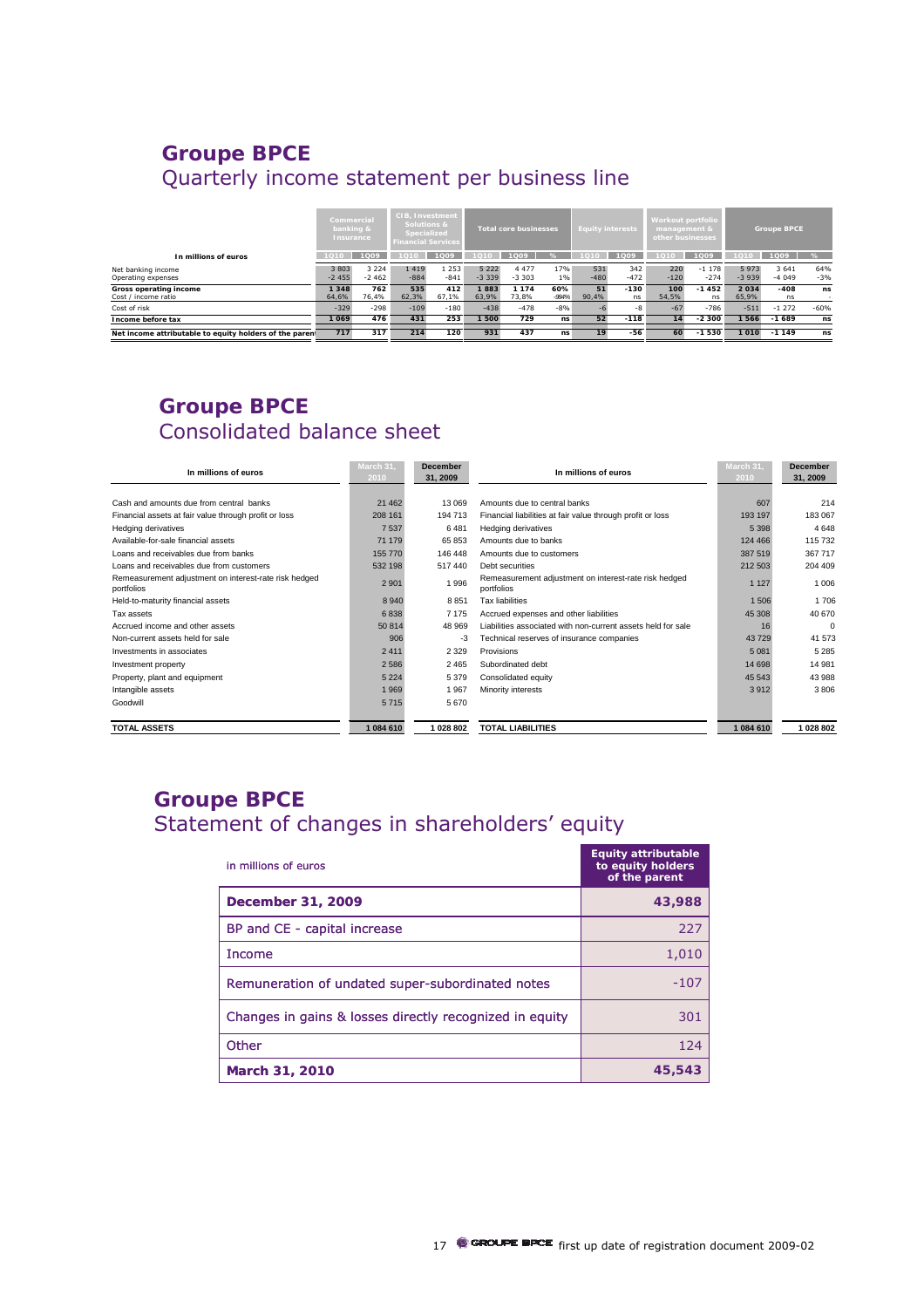### **Financial structure**



Reconciliation of shareholders' equity to Tier-1 capital in billions of euros

### **Financial structure**  Prudential ratios and credit ratings

|                                   | Dec. 31,<br>2009 | March 31,<br>2010 |
|-----------------------------------|------------------|-------------------|
| Credit risk                       | €357bn           | €356bn            |
| Market risk                       | E24bn            | E24bn             |
| <b>Operational risk</b>           | €30bn            | €31bn             |
| <b>Total Risk-weighted assets</b> | €411bn           | €411bn*           |
| <b>Tier-1 capital</b>             | €37.6bn          | €39.1bn           |
| <b>Tier-1 ratio</b>               | 9.1%             | $9.5\%*$          |
| <b>Core Tier-1 ratio</b>          | 6.9%             | $7.3\%*$          |

#### **Long-term credit ratings (July 31, 2009)**

| <b>TANDARD</b>      | $\mathbf{A} +$<br>outlook stable |
|---------------------|----------------------------------|
|                     | Aa3<br>outlook stable            |
| <b>FitchRatings</b> | $A+$<br>outlook stable           |

\* Estimate at March 31, 2010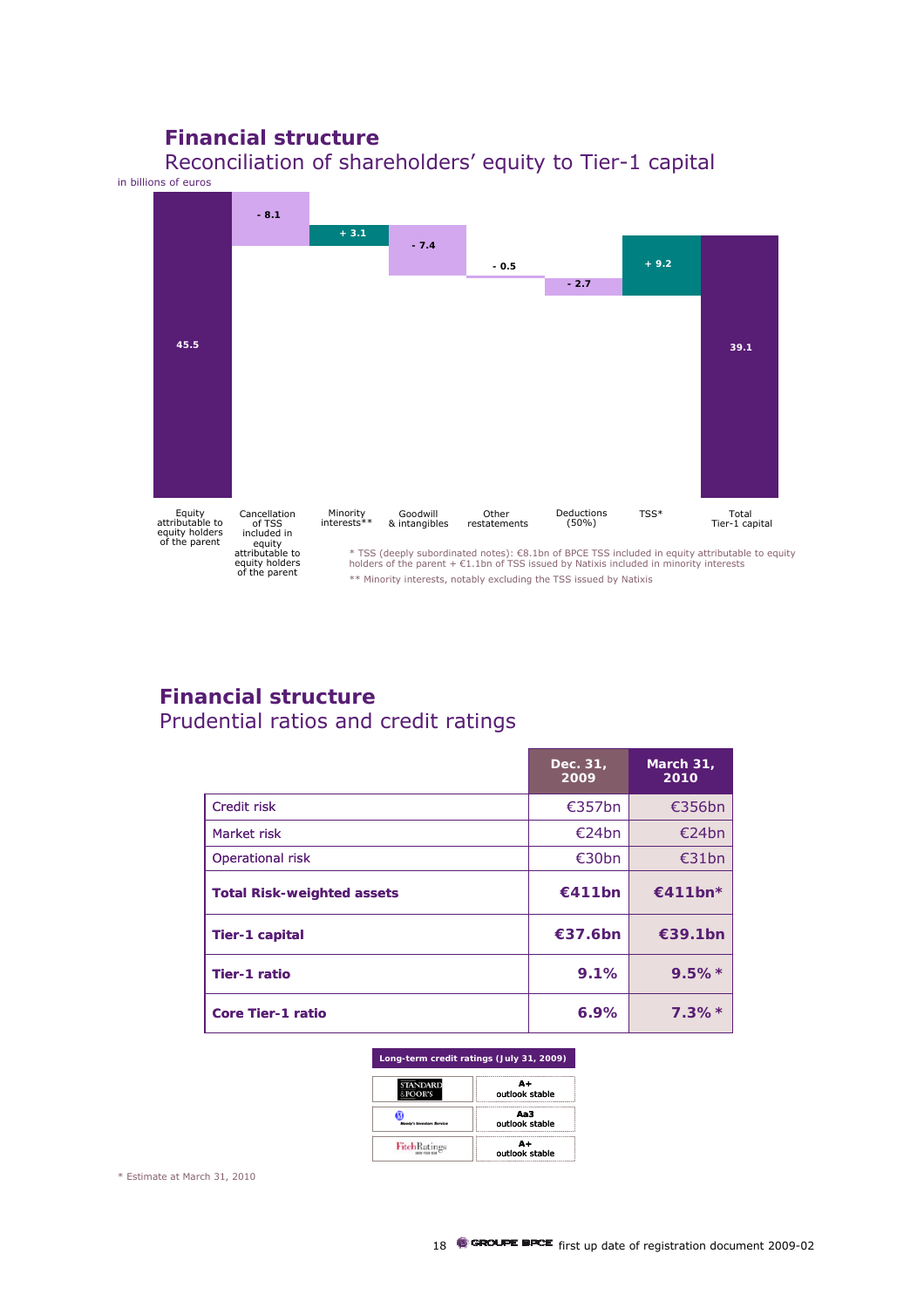### **Commercial Banking and Insurance** Quarterly income statement per sub-division

|                                                            |                | <b>Banques Populaires</b> |                   |                  | <b>Caisses d'Epargne</b> |                   |               | Real estate financing |                     |               | <b>Insurance, International &amp;</b><br><b>Other Networks</b> |                    |                 | Commercial banking &<br>Insurance |                    |  |
|------------------------------------------------------------|----------------|---------------------------|-------------------|------------------|--------------------------|-------------------|---------------|-----------------------|---------------------|---------------|----------------------------------------------------------------|--------------------|-----------------|-----------------------------------|--------------------|--|
| In millions of euros                                       |                | 1009                      | ℅                 |                  | 1Q09                     |                   |               | 1Q09                  |                     |               | 1009                                                           | ℅                  |                 | 1Q09                              | $\%$               |  |
| Net banking income<br>Operating expenses                   | 1604<br>$-979$ | 1422<br>$-966$            | 13%<br>1%         | 1 643<br>$-1108$ | 1 299<br>$-1128$         | 26%<br>$-2%$      | 242<br>$-142$ | 227<br>$-141$         | 7%<br>$1\%$         | 314<br>$-226$ | 276<br>$-227$                                                  | 14%<br>0%          | 3803<br>$-2455$ | 3 2 2 4<br>$-2462$                | 18%<br>0%          |  |
| Gross operating income<br>Cost / income ratio              | 625<br>61.0%   | 456<br>67.9%              | 37%<br>$-6.9$ pls | 535<br>67,5%     | 171<br>86.8%             | ns<br>$-19.4$ pls | 100<br>58.5%  | 86<br>62.2%           | 16%<br>$-3.8$ $DIS$ | 88<br>71.9%   | 49<br>82.1%                                                    | 80%<br>$-10.2$ pts | 348<br>64,6%    | 762<br>76,4%                      | 77%<br>$-11,8$ pts |  |
| Cost of risk                                               | $-183$         | $-167$                    | 10%               | $-91$            | $-84$                    | 8%                | $-22$         | $-19$                 | 16%                 | $-33$         | $-28$                                                          | 18%                | $-329$          | $-298$                            | 10%                |  |
| Income before tax                                          | 446            | 296                       | 51%               | 443              | 86                       | ns                | 79            | 68                    | 16%                 | 101           | 26                                                             | ns                 | 1069            | 476                               | ns                 |  |
| Net income attributable to equity<br>holders of the parent | 298            | 199                       | 50%               | 291              | 58                       | ns                | 49            | 49                    | 0%                  | 79            | 11                                                             | ns                 | 717             | 317                               | ns                 |  |

#### Banque Populaire banks

o Net banking income: change excluding regulated home savings plans: + 11% • Impact of home savings loan provision on net banking income: + €13m in Q1-10 and – €18m in Q1-09

#### Caisses d'Epargne

- o Net banking income: change excluding regulated home savings plans: + 24%
	- Impact of home savings loan provision on net banking income: €3m in Q1-10 and €31m in Q1-09

\* Principal entity: Crédit Foncier de France

### **Commercial Banking and Insurance** Banque Populaire network: customer savings (in €bn)



|                                        | % change |
|----------------------------------------|----------|
| Demand deposits                        | $+4.0%$  |
| <b>Regulated home</b><br>savings plans | $+2.2%$  |
| Passbook savings<br>accounts           | $+4.1%$  |
| Term accounts, PEP                     | $+10.1%$ |
| Life insurance                         | $+9.9%$  |
| Mutual funds                           | $-6.0%$  |
| Other                                  | $+18.9%$ |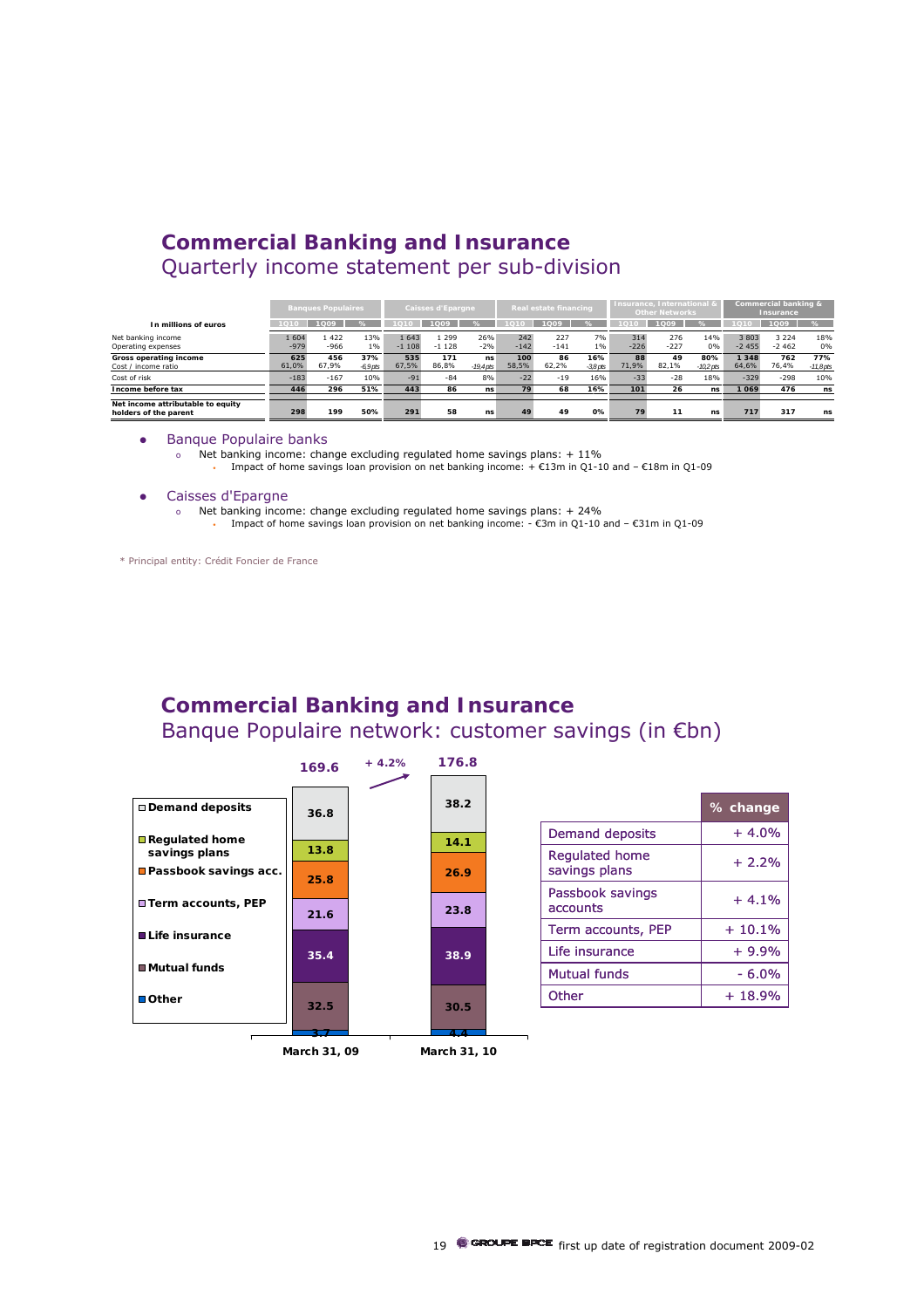### **Commercial Banking and Insurance** Banque Populaire network: loans outstanding (in €bn)



### **Commercial Banking and Insurance** Caisse d'Epargne network: customer savings (in €bn)



**% change**

> + 4.8% + 1.5%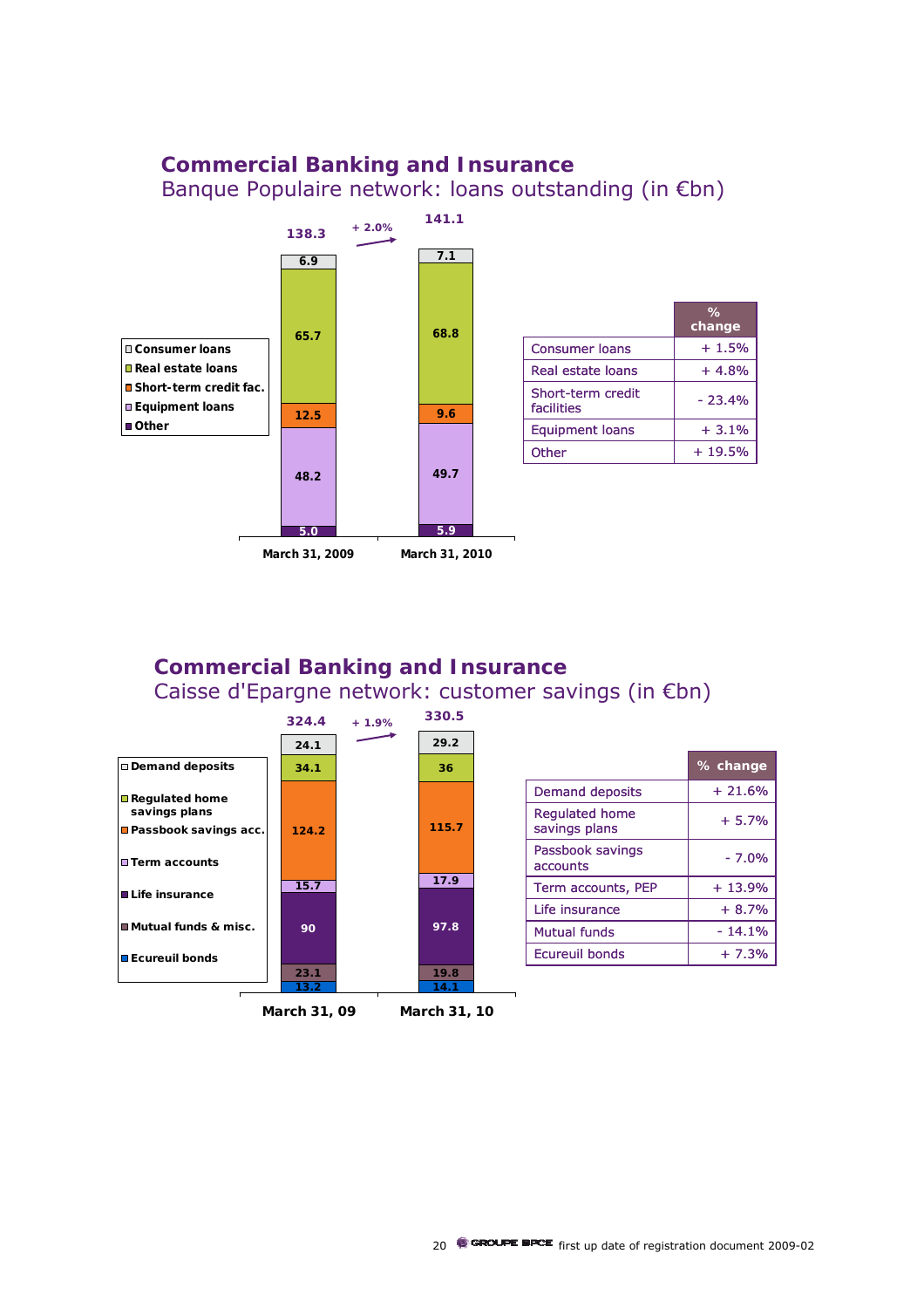### **Commercial Banking and Insurance** Caisse d'Epargne network: loans outstanding (in €bn)



### **CIB, Investment Solutions and SFS** Quarterly income statement per business line

|                                                            |               | <b>Investment Solutions</b><br><b>CIB</b> |                   |                |               |                   |               | <b>CIB, Investment Solutions</b><br>& Specialized Financial<br><b>Services</b> |                   |                |                   |                   |
|------------------------------------------------------------|---------------|-------------------------------------------|-------------------|----------------|---------------|-------------------|---------------|--------------------------------------------------------------------------------|-------------------|----------------|-------------------|-------------------|
| In millions of euros                                       |               | 1009                                      | $\frac{9}{6}$     |                | 1009          | $\%$              |               | 1009                                                                           | $\frac{9}{6}$     |                | 1009              | %                 |
| Net banking income<br>Operating expenses                   | 785<br>$-418$ | 689<br>$-413$                             | 14%<br>1%         | 414<br>$-302$  | 362<br>$-275$ | 14%<br>10%        | 220<br>$-164$ | 202<br>$-153$                                                                  | 9%<br>7%          | 1419<br>$-884$ | 1 2 5 3<br>$-841$ | 13%<br>5%         |
| Gross operating income<br>Cost / income ratio              | 367<br>53.2%  | 276<br>59.9%                              | 33%<br>$-6.7$ pts | $112$<br>73.1% | 87<br>75.9%   | 29%<br>$-2.9$ pts | 56<br>74.8%   | 49<br>75.8%                                                                    | 14%<br>$-1.0$ pts | 535<br>62.3%   | 412<br>67.1%      | 30%<br>$-4,8$ pts |
| Cost of risk                                               | $-97$         | $-171$                                    | $-43%$            |                |               | ns                | $-13$         | -9                                                                             | 44%               | $-109$         | $-180$            | $-39%$            |
| Income before tax                                          | 271           | 122                                       | ns                | 117            | 91            | 29%               | 43            | 40                                                                             | 8%                | 431            | 253               | 70%               |
| Net income attributable to equity<br>holders of the parent | 135           | 61                                        | ns                | 60             | 41            | 46%               | 19            | 18                                                                             | 6%                | 214            | 120               | 78%               |

### **Workout portfolio management and "Other businesses"**

|                                                            | Workout portfolio<br>management |                    | Corporate center |              | Workout portfolio<br>management &<br>other businesses |                   |
|------------------------------------------------------------|---------------------------------|--------------------|------------------|--------------|-------------------------------------------------------|-------------------|
| In millions of euros                                       | 1010                            | 1009               | 1010             | 1009         | 1010                                                  | 1Q09              |
| Net banking income<br>Operating expenses                   | 181<br>$-42$                    | $-1, 247$<br>$-42$ | 39<br>$-78$      | 69<br>$-232$ | 220<br>$-120$                                         | $-1178$<br>$-274$ |
| Gross operating income                                     | 139                             | $-1289$            | $-39$            | $-163$       | 100                                                   | $-1452$           |
| Cost of risk                                               | $-37$                           | $-763$             | $-30$            | $-23$        | $-67$                                                 | $-786$            |
| Income before tax                                          | 102                             | $-2052$            | -88              | $-248$       | 14                                                    | $-2300$           |
| Net income attributable to equity holders of<br>the parent | 110                             | $-1426$            | $-50$            | $-104$       | 60                                                    | 530<br>-1         |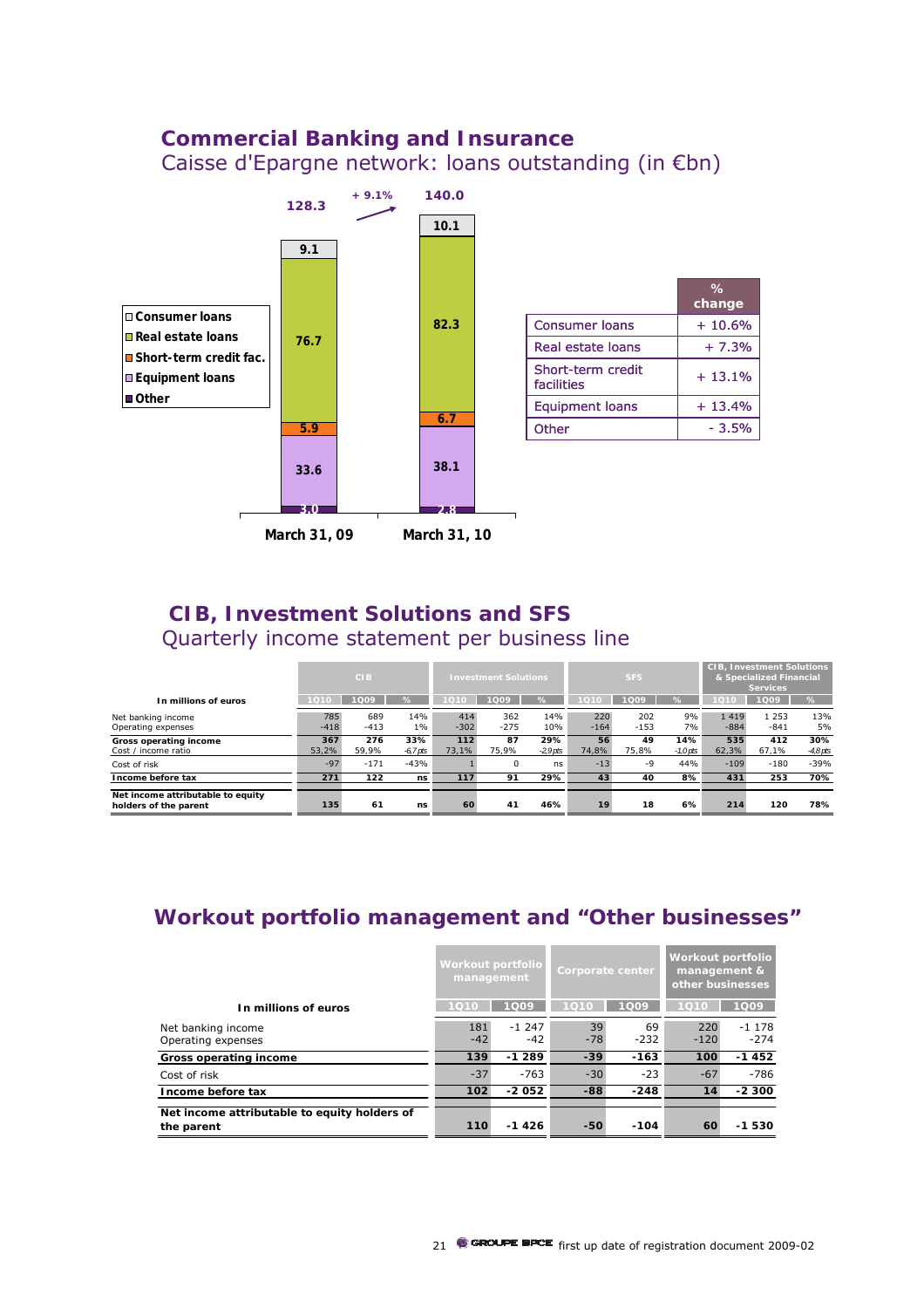# **2/ Risk management**

### **2.1) Selected exposures based on recomandations of financial stability board**

With the exception of the summary on the next page, the information contained in the following pages is based on the scope of consolidation of Groupe BPCE (excluding Natixis). For specific details about the sensitive exposures of Natixis, please refer to the financial press release dated May 11, 2010 published by .<br>Natixis.

# **Groupe BPCE FSF report at March 31, 2010** Summary of sensitive exposures

| in millions of euros                                                                                     | <b>Groupe BPCE</b><br>(excl.<br>Natixis) | <b>Natixis</b> | <b>Total</b><br>March 31,<br>2010 | <b>Total</b><br>Dec. 31,<br>2009 |
|----------------------------------------------------------------------------------------------------------|------------------------------------------|----------------|-----------------------------------|----------------------------------|
| Net exposure<br><b>ABS CDOs (US residential market)</b>                                                  | 5                                        | 666            | 671                               | 892                              |
| Net exposure<br><b>Other at-risk CDOs</b>                                                                | 1,663                                    | 3,418          | 5,081                             | 5,190                            |
| Net exposure<br><b>CMBS</b><br><b>RMBS</b>                                                               | 434<br>1,007                             | 445<br>6,137   | 879<br>7,144                      | 908<br>7,434                     |
| Total net exposure<br><b>Unhedged exposure</b>                                                           | 3,109                                    | 10,666         | 13,775                            | 14,424                           |
|                                                                                                          |                                          |                |                                   |                                  |
| Monolines: residual exposure after value<br>adjustments<br><b>CDPC:</b> exposure after value adjustments | ۰                                        | 1,387<br>83    | 1,387<br>83                       | 1,380<br>163                     |

| Net exposure to LBO | 3,026 | りつつ りょうかん うちのう しょうかい<br>J,ZZZ | 8.248 |  |
|---------------------|-------|-------------------------------|-------|--|
|---------------------|-------|-------------------------------|-------|--|

### Sensitive exposures excluding Natixis **Other CDO unhedged**

| in millions of euros                                    | <b>Net</b><br>exposure<br>Dec. 31, 09 | Changes in<br>value<br>01-2010 | Other<br>changes<br>01-2010 | <b>Net</b><br>exposure<br>March 31.<br>10 | <b>Gross</b><br>exposure<br>March 31,<br>10 <sup>°</sup> |
|---------------------------------------------------------|---------------------------------------|--------------------------------|-----------------------------|-------------------------------------------|----------------------------------------------------------|
| Portfolio at fair value through profit or<br>loss       | 189                                   | 79                             | $-49$                       | 219                                       | 481                                                      |
| Portfolio at fair value through<br>shareholders' equity | 597                                   | 11                             | $-301$                      | 307                                       | 311                                                      |
| Portfolio of loans and receivables                      | 1.142                                 | $-7$                           |                             | 1.137                                     | 1,284                                                    |
| <b>TOTAL</b>                                            | 1,928                                 | 83                             | $-348$                      | 1,663                                     | 2,076                                                    |

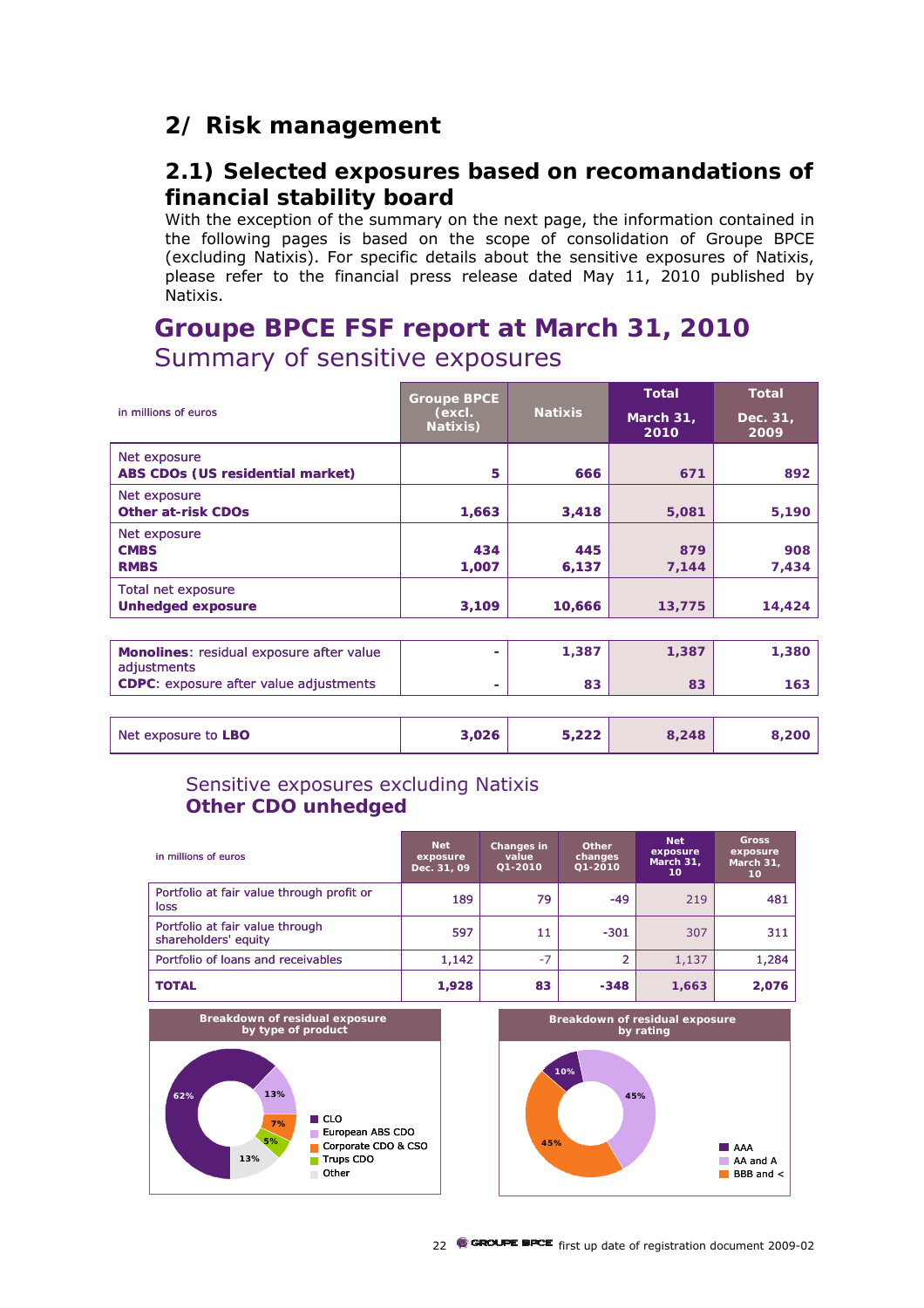### Sensitive exposures excluding Natixis **CMBS**

| in millions of euros                                    | <b>Net</b><br>exposure<br>Dec. 31, 09 | Changes in<br>value<br>Q1-2010 | Other<br>changes<br>Q1-2010 | <b>Net</b><br>exposure<br>March 31,<br>2010 | <b>Gross</b><br>exposure<br>March 31,<br>2010 |
|---------------------------------------------------------|---------------------------------------|--------------------------------|-----------------------------|---------------------------------------------|-----------------------------------------------|
| Portfolio at fair value through profit or<br>loss       | 10                                    |                                | $-10$                       | 0                                           |                                               |
| Portfolio at fair value through<br>shareholders' equity | 100                                   | -8                             | 9                           | 101                                         | 114                                           |
| Portfolio of loans and receivables                      | 355                                   |                                | $-22$                       | 333                                         | 398                                           |
| <b>TOTAL</b>                                            | 465                                   | -8                             | $-23$                       | 434                                         | 512                                           |





# Sensitive exposures excluding Natixis **RMBS**

| in millions of euros                                    | <b>Net</b><br>exposure<br>Dec. 31, 09 | Changes in<br>value<br>$Q1 - 2010$ | <b>Other</b><br>changes<br>Q1-2010 | <b>Net</b><br>exposure<br>March 31,<br>2010 | <b>Gross</b><br>exposure<br>March 31.<br>2010 |
|---------------------------------------------------------|---------------------------------------|------------------------------------|------------------------------------|---------------------------------------------|-----------------------------------------------|
| Portfolio at fair value through profit or<br>loss       | 17                                    |                                    | $-17$                              | 0                                           |                                               |
| Portfolio at fair value through<br>shareholders' equity | 1,074                                 | $-37$                              | $-70$                              | 967                                         | 1,002                                         |
| Portfolio of loans and receivables                      | 37                                    |                                    | $-1$                               | 36                                          | 36                                            |
| Held-to-maturity asset portfolio                        | 4                                     |                                    |                                    | 4                                           | 4                                             |
| <b>TOTAL</b>                                            | 1,132                                 | $-37$                              | $-88$                              | 1,007                                       | 1,042                                         |



\* Excluding exposures of the Crédit Foncier Group in the form of European RMBS that do not represent risk exposure in view of their intrinsic characteristics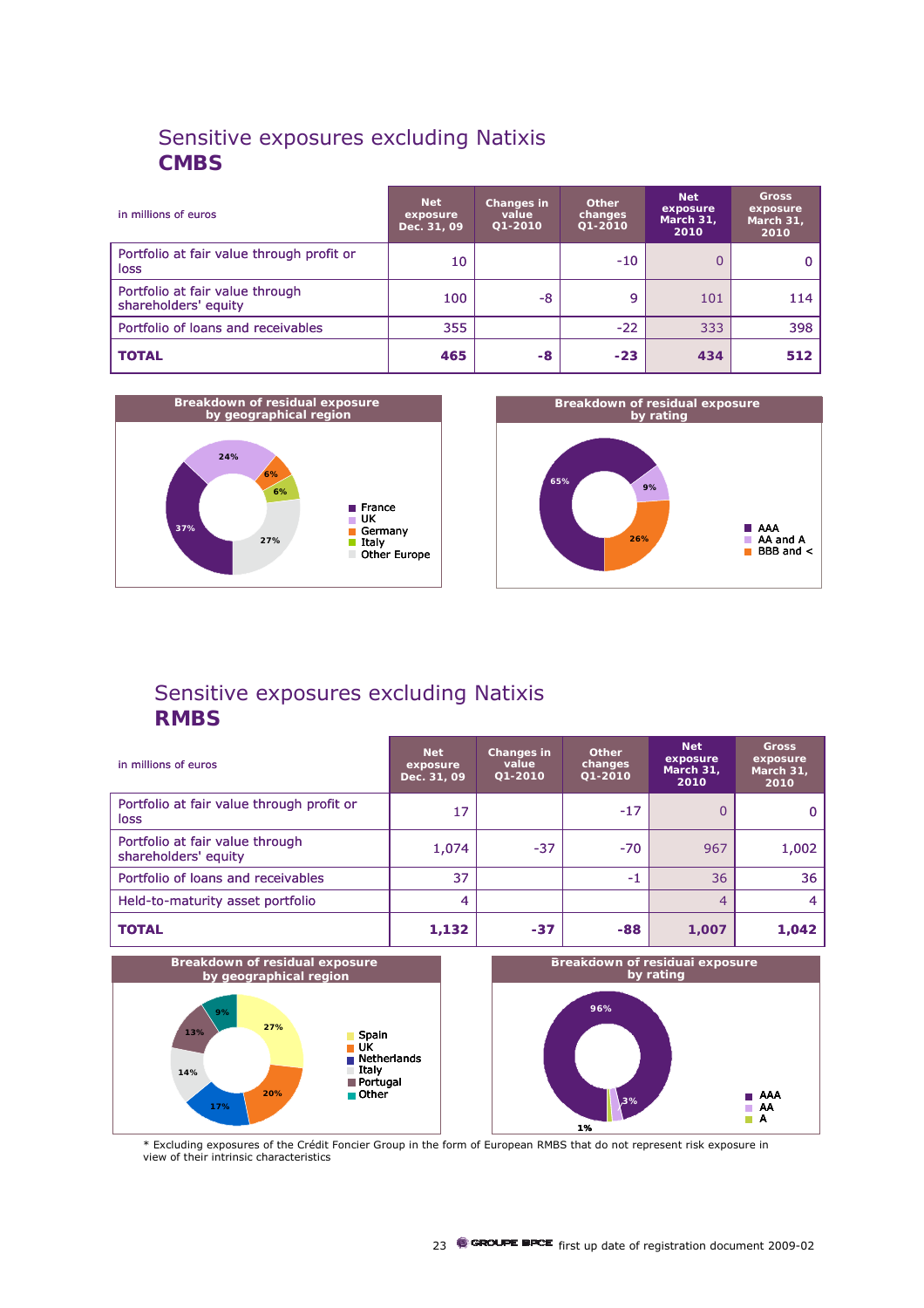### Sensitive exposures excluding Natixis **Protection acquired**

### **Credit enhancers (monoline)**

- Protections acquired from credit enhancers by Crédit Foncier de France are not included for the appraisal of hedged instruments (valued at zero)
- In this respect, they do not therefore reflect exposure to credit enhancers

### **Protection acquired from other counterparties**

| in millions of euros                        | Gross nominal amount of the<br>hedged instruments | <b>Impairment of</b><br>hedged CDOs | Fair value of the<br>protection |
|---------------------------------------------|---------------------------------------------------|-------------------------------------|---------------------------------|
| Protection for CDOs (US residential market) | -                                                 | -                                   |                                 |
| Protection for other CDOs                   | 751                                               | -97                                 | 108                             |
|                                             |                                                   |                                     |                                 |
| <b>TOTAL</b>                                | 751                                               | -97                                 | 108                             |

- z **Of which 3 operations corresponding to the Negative Basis Trades strategies**
	- o 2 senior tranches of US or European CLOs rated AAA by two rating agencies
	- o 1 senior tranche of European ABS CDOs rated AA/B+ by two rating agencies
	- o **Counterparty risk on two sellers of protection (European banks) covered by margin calls**
- z **Of which 9 US or European CLO operations rated AA and A**

### Sensitive exposures excluding Natixis **LBO financing**

- Net exposure at March 31, 2010: €3,026m (vs. €2,954m at Dec. 31, 2009) o Provision: €128m
- Exposure exclusively comprised of shares not intended for sale
- Average commitment per deal:  $£1.8m$

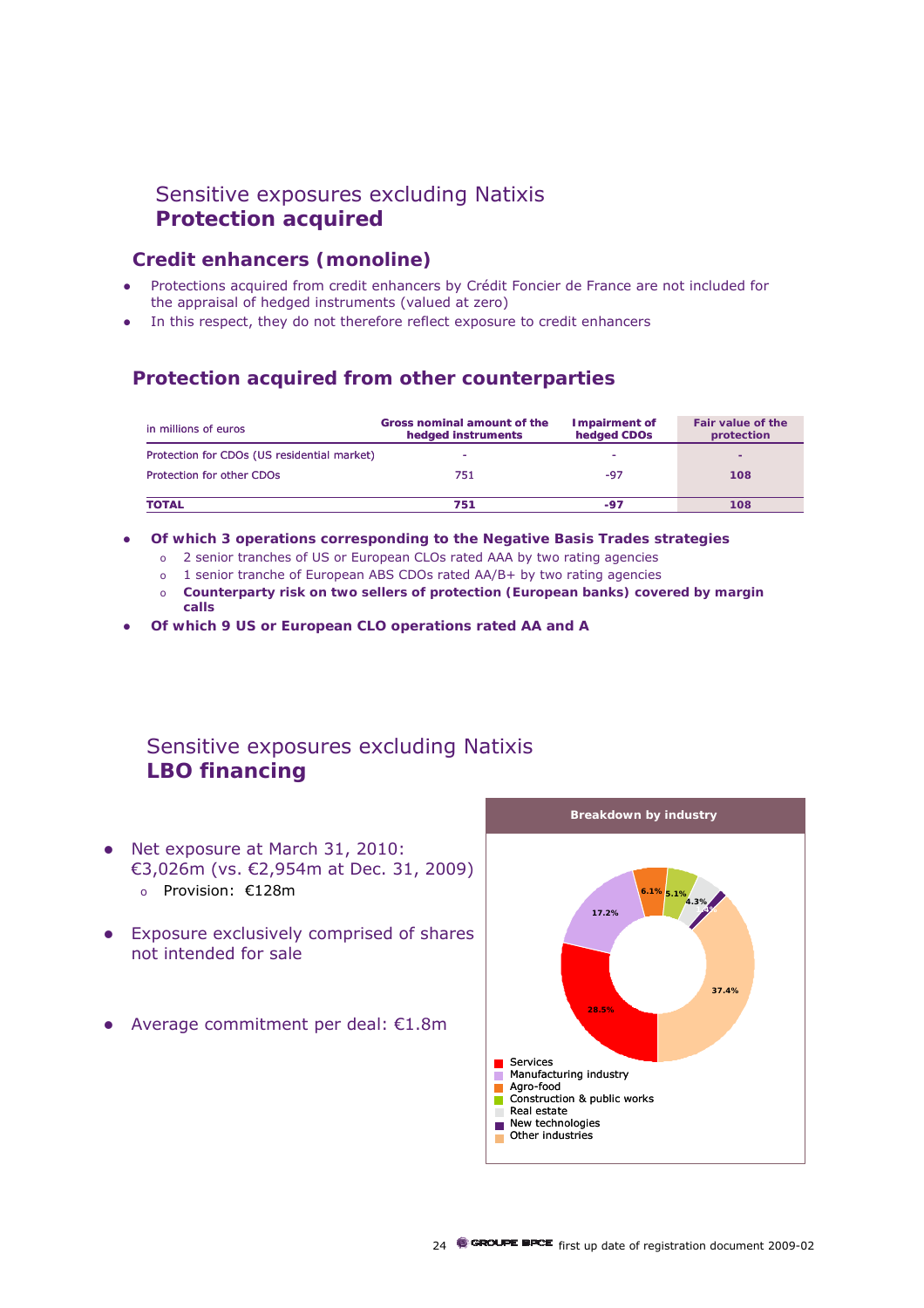# **2.2) Breakdown of commitments**

### **Breakdown by counterparty and industrial sector**



Breakdown of commitments at March 31, 2010

**Geographical breakdown at march 31, 2010 Banks, Sovereigns, Corporates** 

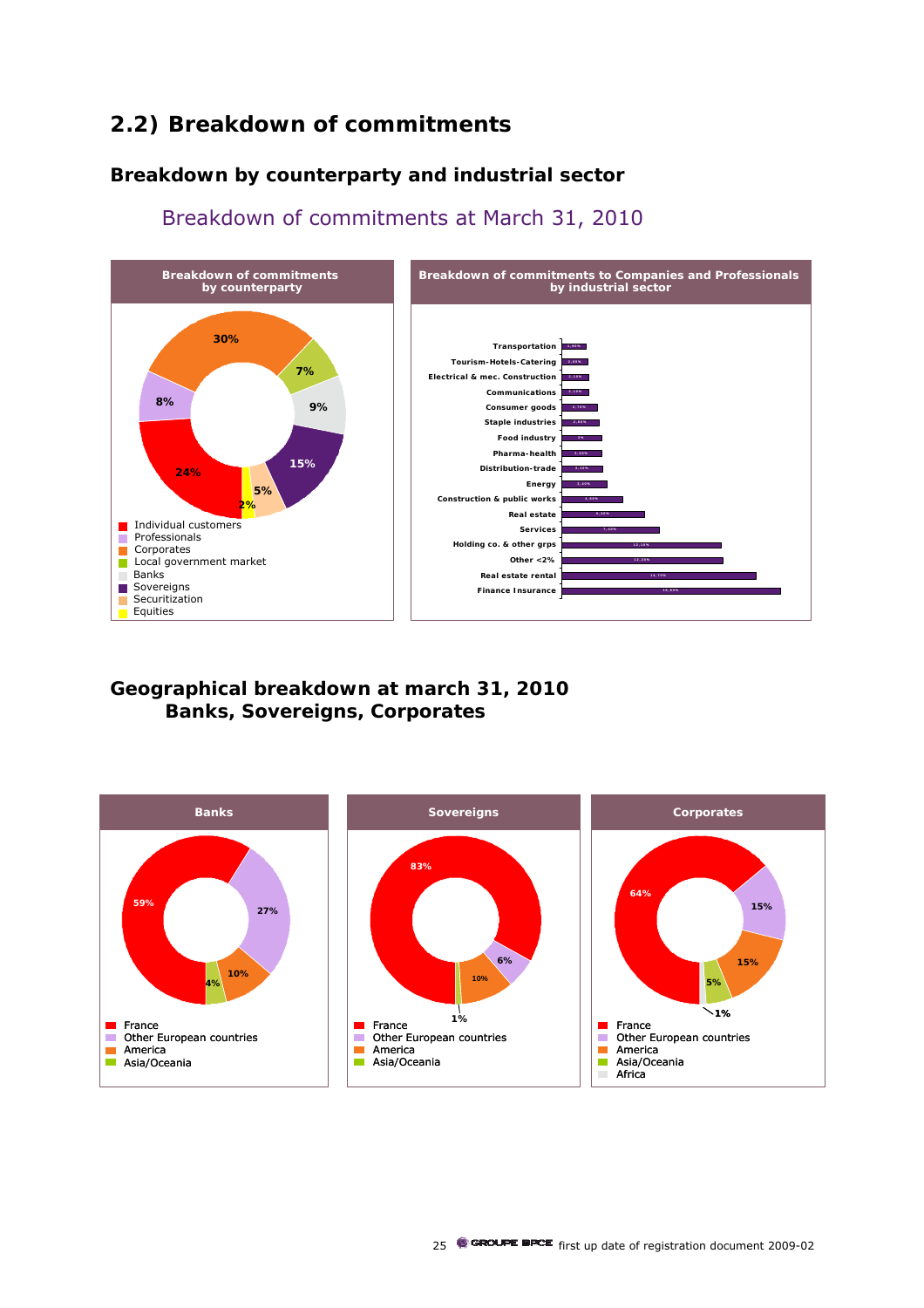## **2.3) Non performing loan**

| in millions of euros                            | Dec. 31,<br>2009 | March 31,<br>2010 |
|-------------------------------------------------|------------------|-------------------|
| <b>Gross outstanding customer loans</b>         | 528,301          | 543,551           |
| O/w non-performing loans                        | 18,858           | 20,618            |
| Non-performing/gross outstanding loans          | 3.6%             | 3.8%              |
| Impairment recognized *                         | 10,861           | 11,353            |
| Impairment recognized / non-performing<br>loans | 58%              | 55%               |

Groupe BPCE: non-performing loans and impairment

• The cover rate of non-performing loans does not include guarantees related to impaired outstandings • This cover rate is considered adequate in view of the group's low risk profile overall, with well secured assets (as, for example, in Crédit Foncier de France)

• For activities whose risk profile is higher, the cover rate is tailored to the risk, as revealed by Natixis' figures: 82% coverage of commitments subject to provisions after taking account of guarantees

\* Including collective impairment

### Networks: non-performing loans and impairment

|                                              | <b>Banque Populaire banks</b><br>(aggregated) |                                          |
|----------------------------------------------|-----------------------------------------------|------------------------------------------|
| in millions of euros                         | Dec. 31,<br>2009                              | March 31,<br>2010                        |
| <b>Gross outstanding customer loans</b>      | 144,807                                       | 146,491                                  |
| O/w non-performing loans                     | 6,810                                         | 7,321                                    |
| Non-performing/gross outstanding loans       | 4.70%                                         | 4.99%                                    |
| Impairment recognized *                      | 4,202                                         | 4,311                                    |
| Impairment recognized / non-performing loans | 61.7%                                         | 58.9%                                    |
|                                              |                                               |                                          |
|                                              |                                               | <b>Caisses d'Epargne</b><br>(aggregated) |
| in millions of euros                         | Dec. 31,<br>2009                              | March 31,<br>2010                        |
| <b>Gross outstanding customer loans</b>      | 140,545                                       | 143,347                                  |
| O/w non-performing loans                     | 2,477                                         | 3,121                                    |
| Non-performing/gross outstanding loans       | 1.76%                                         | 2.18%                                    |
| Impairment recognized *                      | 1,726                                         | 1,793                                    |

• Two-thirds of the increase in non-performing loans carried by the Caisses d'Epargne is due to a change in the way the outstandings are listed (harmonization with the default position of the Basel regulations for non-performing loans carried in the books), in<br>compliance with the method already applied by the Banque Populaire banks

• The cover rate of non-performing loans does not include guarantees related to impaired outstandings

\* Including collective impairment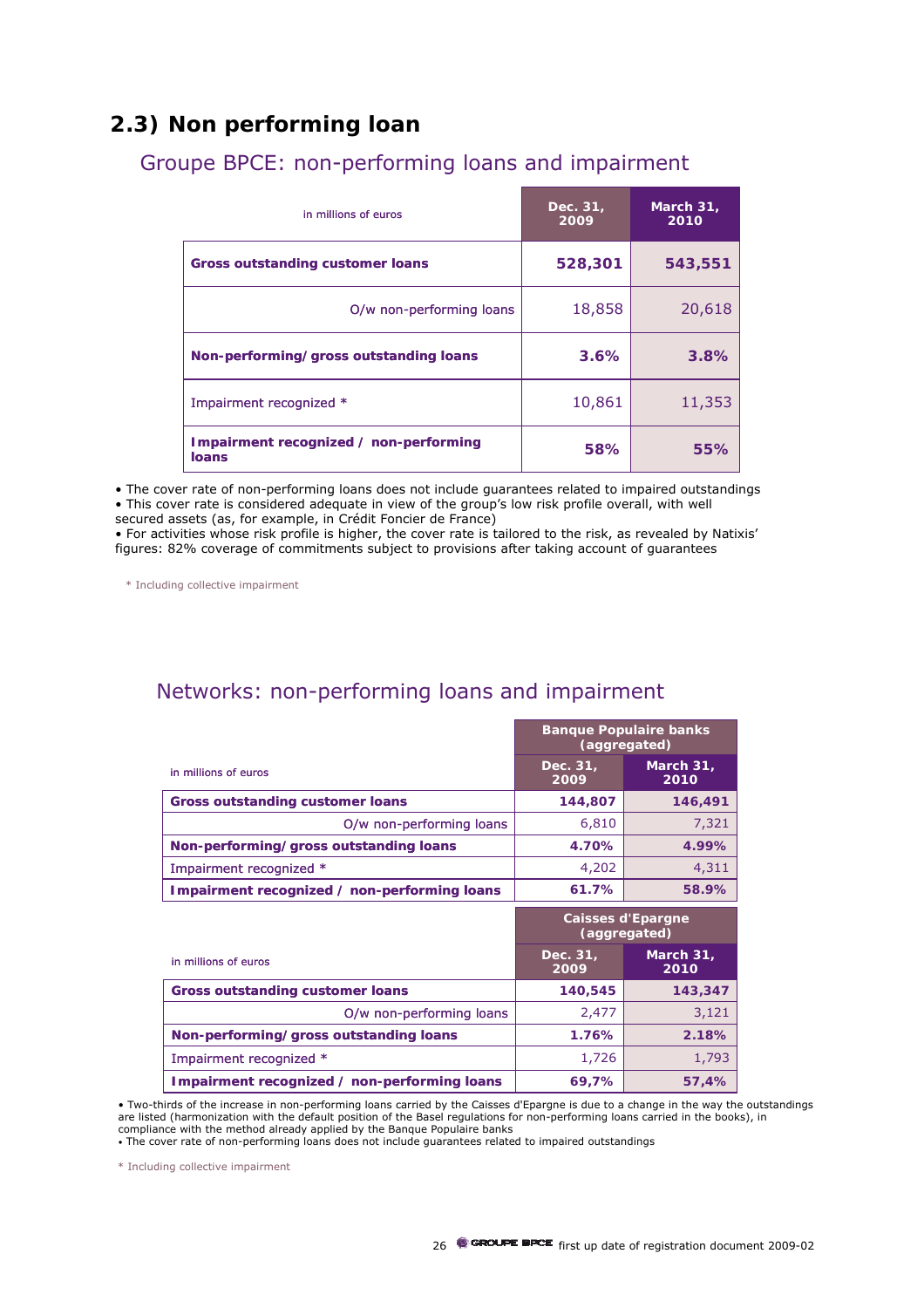## **2.4) VaR**

### **VaR risk management**

The risks of Groupe BPCE managed using VaR are chiefly held by Natixis.



# **VaR Natixis**

- **•** VaR Natixis group at March 31, 2010: €21m
- z **VaR: + 13% vs. Dec. 31, 09**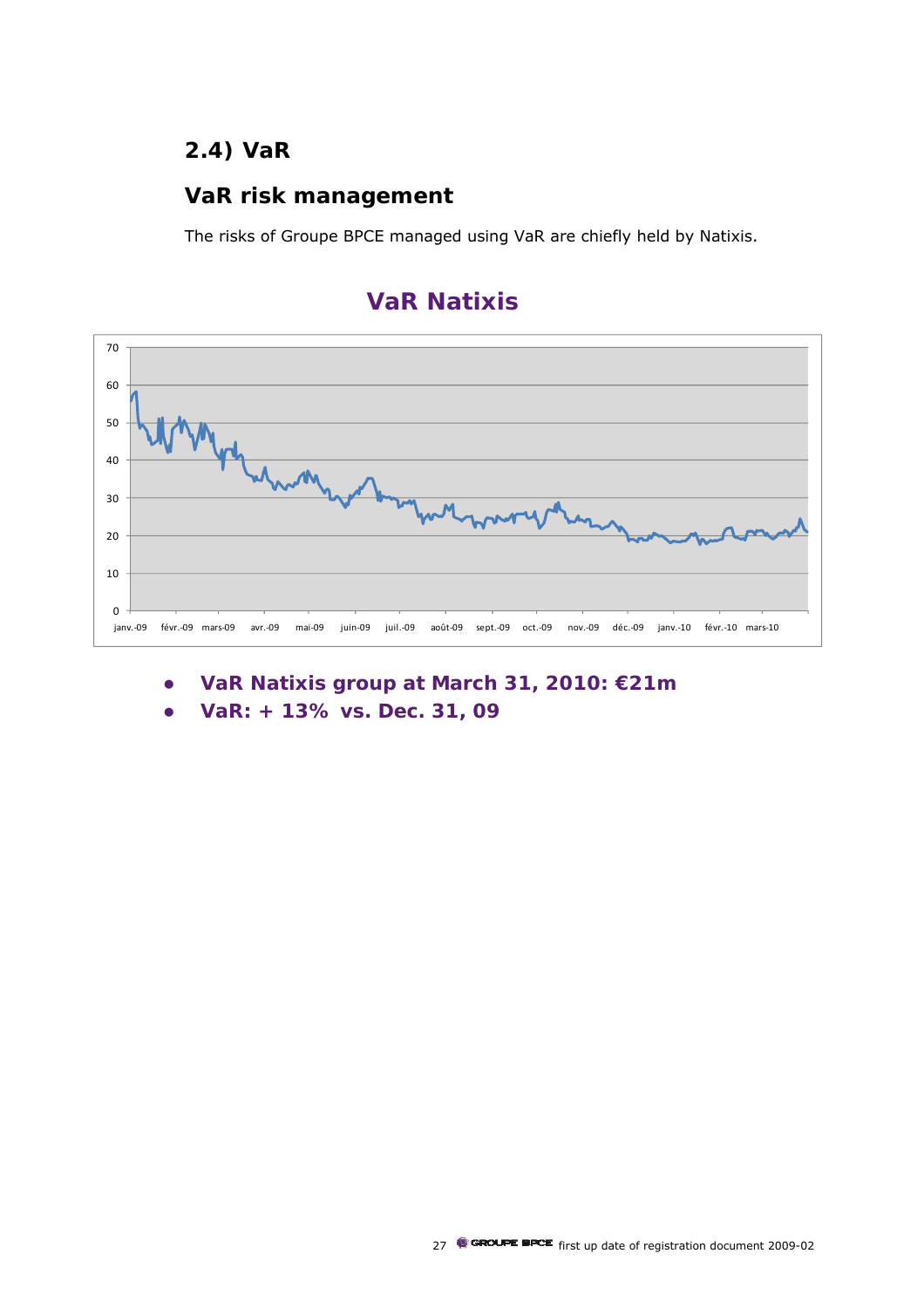## **3/ Corporate Governance**

### **Management board, general management committee and Executive committee**

**At a meeting convened on April 7 chaired by Philippe Dupont, the Supervisory Board of BPCE officially approved the adoption of the new senior management structure presented by François Pérol, Chairman of the Management Board of BPCE.** 

As announced on February 25, 2010 when the group published its annual results, BPCE is adopting a new organization consistent with its 2010/2013 strategic plan:

**Olivier Klein**, the former Chairman of the Management Board of the Caisse d'Epargne Rhône-Alpes, is joining the Management Board of BPCE in the capacity of Chief Executive Officer – Commercial Banking and Insurance, and will be responsible for the two Banque Populaire and Caisse d'Epargne Development Departments. These departments will remain distinct, however, in accordance with the principle underlying the development of this core business line, which requires promoting competition between the two networks for all types of clientele. Prior to this date, he served as Chairman of the Management Board of the Caisse d'Epargne Rhône-Alpes.

**Philippe Queuille** is joining the Management Board of BPCE in the capacity of Chief Executive Officer – Operations and oversight for the reorganization of the central institution. Prior to this date, he served as Deputy Chief Executive Officer - Operations of BPCE.

**François Blancard,** Chief Executive Officer of Crédit Foncier de France, is joining the Executive Committee.

**Bruno Deletré**, Chief Executive Officer of Financière Océor (which may change its name in the future to BPCE International et Outremer provided the necessary authorizations are obtained) is joining the Executive Committee.

The management board has the following members :

- **François Pérol**, chairman of the management board
- **Olivier Klein**, chief executive officer Commercial Banking and Insurance
- **Philippe Queille**, chief executive officer Operations and oversight for the reorganization of the BPCE
- **Nicolas Duhamel**, Chief financal officer
- **Jean-Luc Vergne**, Chief human ressources officer

Now, besides the members of the management board, the general management committee consists of :

- **Laurent Mignon**, Chief executive officer of Natixis
- **François Riahi**, Deputy chief executive officer Strategy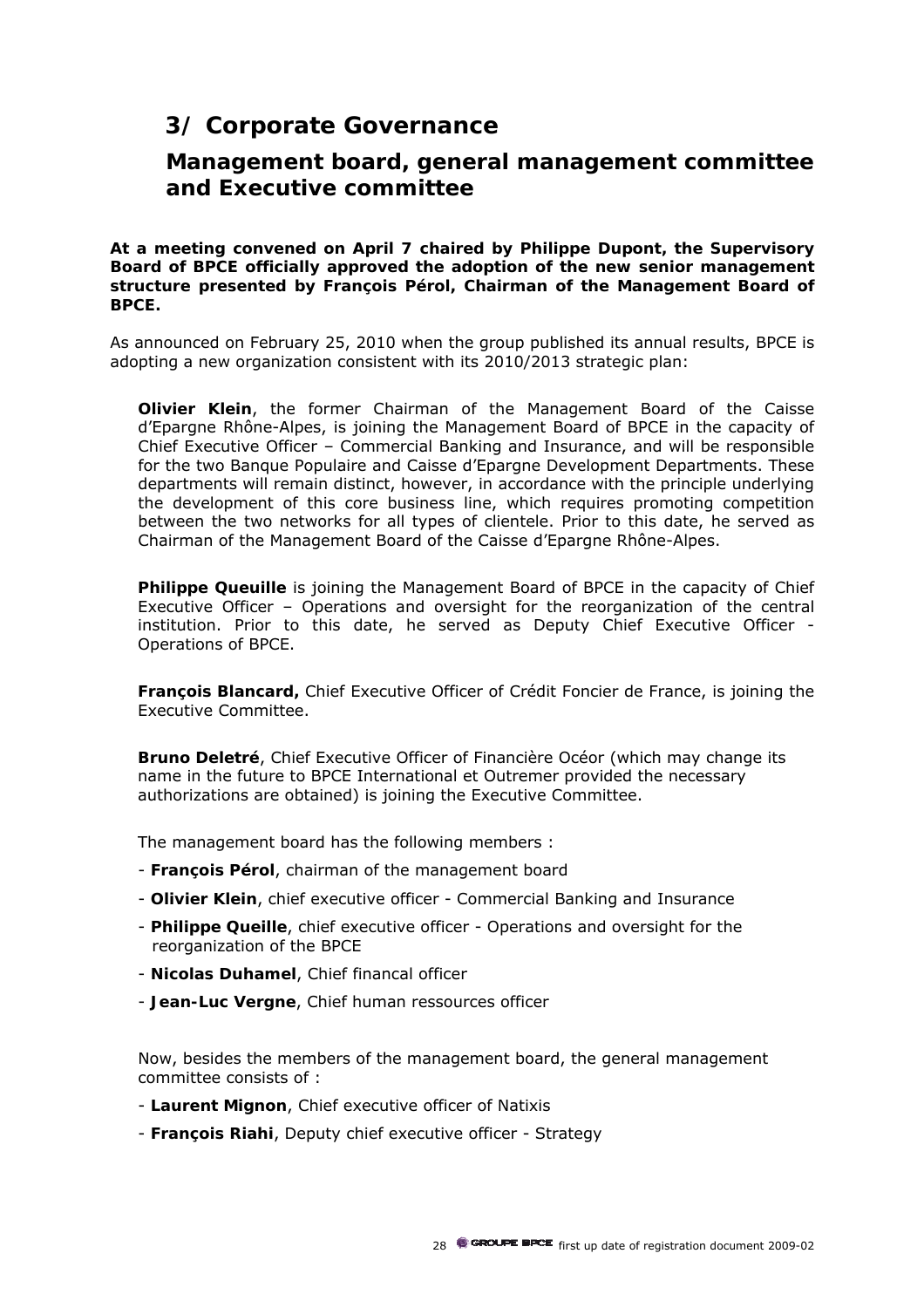Furthermore, the Executive Committee, which includes the members of the General Management Committee, also includes the following:

- **François Blancard**, Chief Executive Officer of Crédit Foncier de France
- **Bruno Deletré**, Chief Executive Officer of BPCE International et Outremer
- **Dominique Garnier**, Director Commercial Banking Coordination
- **Martine Lefebvre**, Director Internal Audit Department
- **Isabelle Maury**, Director Group Risks
- **Laurence May**, Director Compliance and Group Security
- **Yves Messarovitch**, Director Corporate Communications

#### **Biographies:**

**Olivier Klein** (52) is a graduate of the ENSAE school of statistics and economic administration and HEC's course in advanced finance (*cycle d'études supérieurs en finances*). After holding positions of responsibility within BFCE, he created within this institution an Investment Bank specializing in mergers & acquisitions and private equity. He joined Groupe Caisse d'Epargne in 1998 and, in 2000, was appointed Chairman of the Management Board of the Caisse d'Epargne Ile-de-France Ouest. In 2007, he was appointed Chairman of the Management Board of the Caisse d'Epargne Rhône-Alpes. He is currently Chairman of the national retail banking commission of the Caisses d'Epargne. Olivier Klein is also a member of the Boards of Directors of Natixis and Coface, and is an associate professor at HEC in economics and finance.

**Philippe Queuille** (53), a graduate of the Ecole nationale supérieure d'Arts et Métiers, joined Groupe Banque Populaire in 1980 in a position in Banque Populaire du Sud-Ouest. He was appointed Chief Executive Officer of Banque Populaire de la Loire in 1998 and, subsequently, Chief Executive Officer of Banque Populaire de l'Ouest in 2001. In 2006, he became Chairman and CEO of i-BP. He was appointed Deputy Chief Executive Officer of Banque Fédérale des Banques Populaires in January 2008. In July 31, 2009, he was appointed to the General Management Committee of BPCE in the capacity of Deputy Chief Executive Officer - Operations.

**Bruno Deletré** (48) is a former student of Ecole Polytechnique and the Ecole Nationale d'Administration (ENA, Fernand Braudel class) and an *Inspecteur des finances* (auditor at the French Treasury). He joined the Treasury Department in 1991. A technical adviser on the personal staff of the Minister for the Economy and Finance between 1995 and 1997, he was responsible for international and European affairs. Appointed Deputy Director of the Treasury Department in 1997, he was responsible for "financing of the economy and corporate competitiveness" and, subsequently, for "Europe and international affairs." He joined the Management Board of Dexia-Crédit Local in 2001, assuming responsibility for international activities, structured finance, bookkeeping, and management control. As of 2006, in his capacity as Chief Executive Officer of the Dexia Group, Bruno Deletré was in charge of financial services provided to the public sector, project financing and credit enhancement. He left Dexia in July 2008 to join the *Inspection générale des Finances*, the French Treasury department responsible for auditing public bodies. There, he wrote two reports on the regulation and supervision of the financial sector commissioned by the Minister of the Economy, Industry and Employment in the French Government. In July 2009, he joined BPCE as Chief Executive Officer of Financière OCEOR (international activities of BPCE).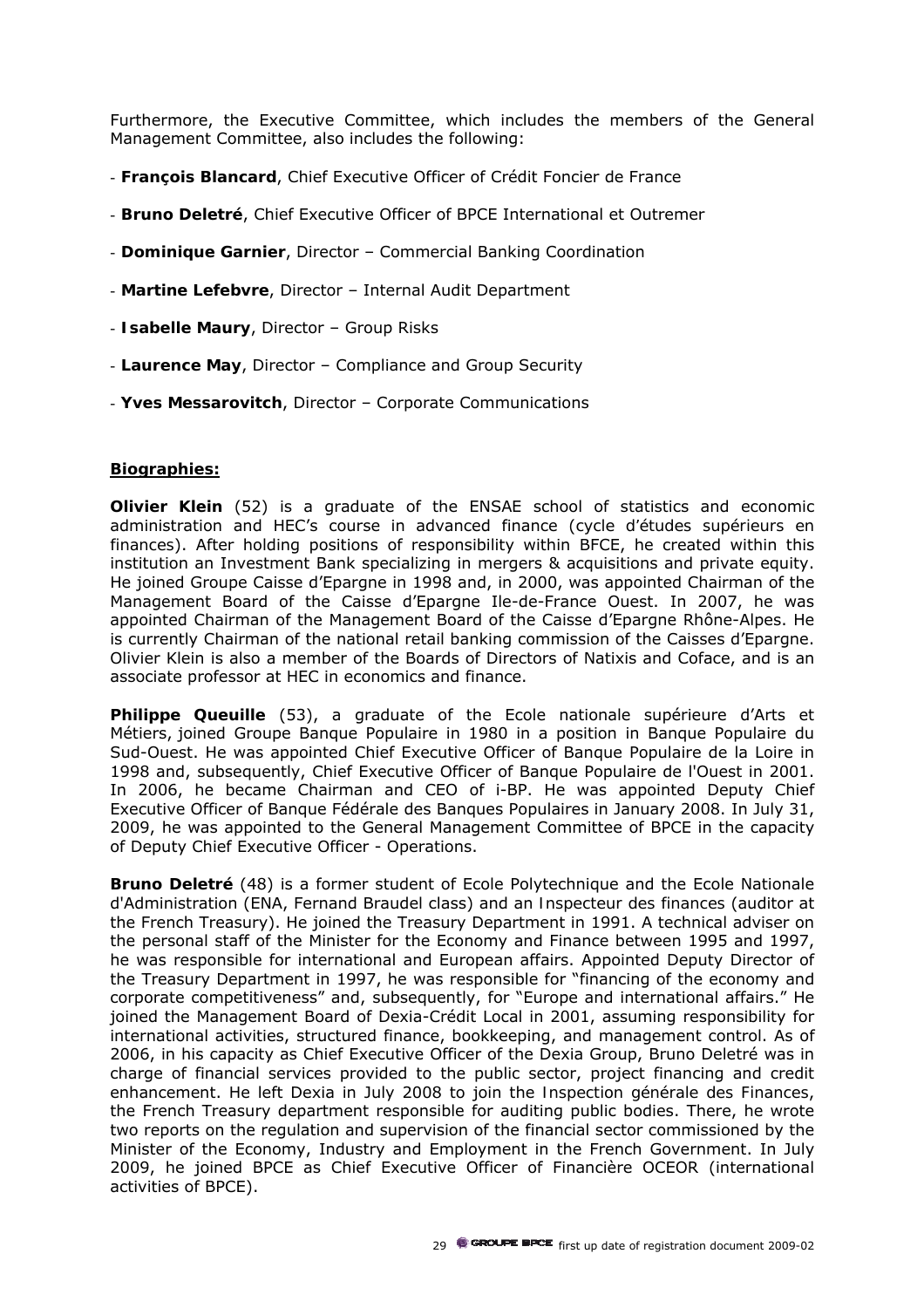**François Blancard** (52), a graduate of the ESSEC school of business administration, began his career with the Crédit Lyonnais in 1981. After spending more than 10 years with Crédit Lyonnais and Paribas, he joined Groupe Caisse d'Epargne in 1993. In 1995, he was appointed to the Management Board of the Caisse d'Epargne de Picardie, responsible for sales development. In 2000, he moved to Crédit Foncier to assume responsibility for sales development in this bank, and he subsequently joined the Management Board in 2002. From 2004 to 2006, he was Director of Retail Banking of Groupe Caisse d'Epargne. Since 2006, he has served as Chief Executive Officer of Crédit Foncier

## **4/ General information**

### **4.1) Continuous repayment of temporary contributions of capital by the french government**

On march 10, 2010, BPCE launched an issue of deeply subordinated notes for a total of 1 billion. This issue allows BPCE to request the reimbursement of an equivalent amount of deeply subordinated notes subscribed to by Société de prise de participation de l'Etat SPPE a fully owned subsidiary of the french state (a press release is available on group BPCE website at investor relations link). The repurchase has been carried out on march 22, 2010.

As of march 31, 2010, the outstanding of deeply subordinated notes subscribed by SPPE is €2.3 bn.

### **4.2) Documents on display**

This document is available from the website www.bpce.f*r* under the heading "Investor Relations" or from the Autorité des Marchés Financiers www.amf-france.org*.*

Any person wanting further information about Groupe BPCE may, with no commitment and free of charge, request documents by post at the following address:

**BPCF** 

Issues and Investor Relations department 50, avenue Pierre-Mendès-France 75013 Paris

### **4.3) Persons responsible for auditing the financial statements**

### **PricewaterhouseCoopers Audit**

63 rue de Villiers 92208 Neuilly sur Seine cedex

### **KPMG Audit**

Départment de KPMG SA 1, cours valmy 92923 Paris La Défense cedex

#### **Mazars**

61 rue Henri Regnault 92075 Paris La Défense cedex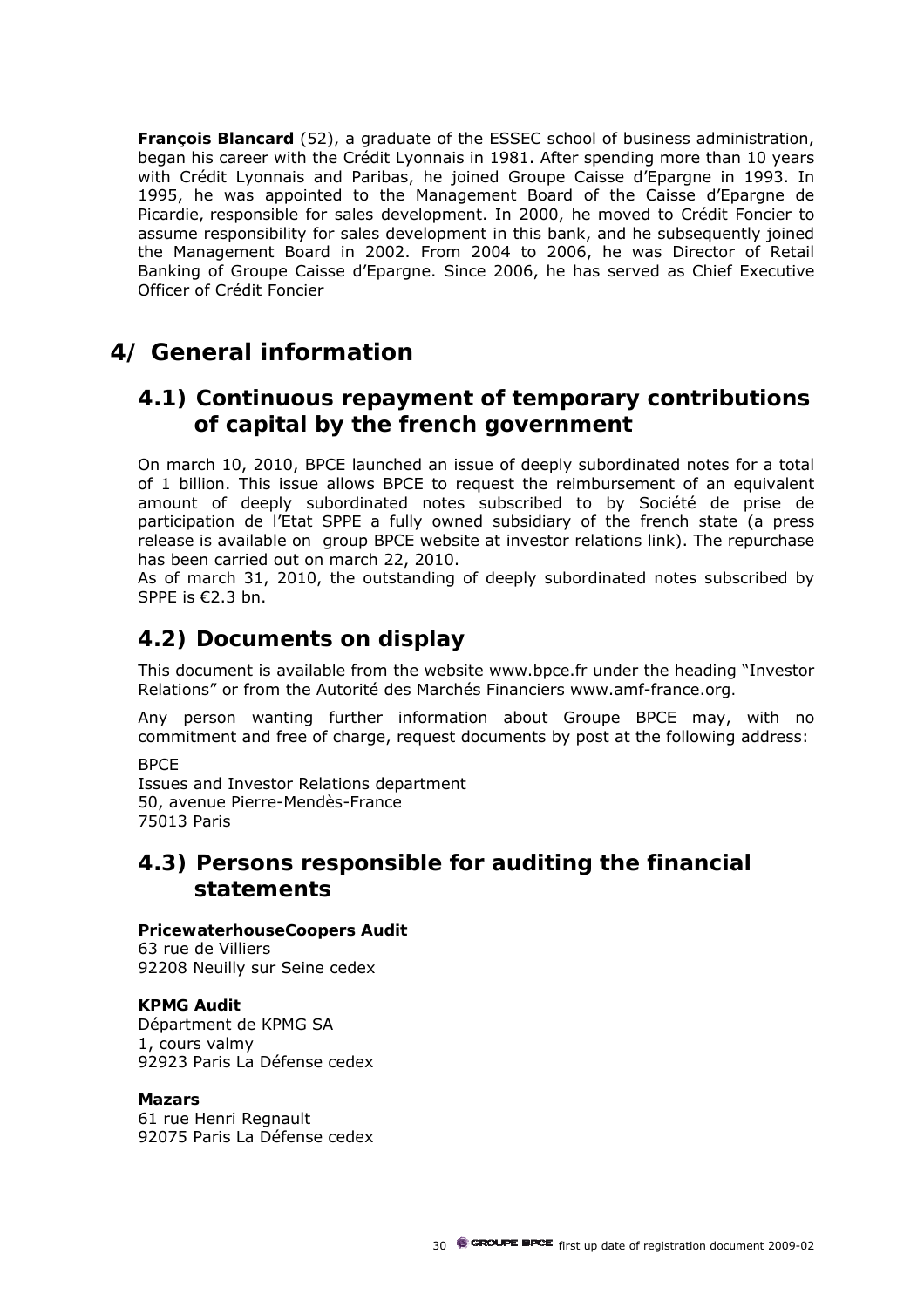### **PRICEWATERHOUSECOOPERS AUDIT**

The General Meeting of CEBP (whose name was changed to BPCE following its Combined Ordinary and Extraordinary General Meeting of July 9, 2009) of July 2, 2009, voting under the conditions of quorum and majority applicable to an Ordinary General Meeting, decided to appoint PricewaterhouseCoopers Audit for a period of six fiscal years, *i.e.* until the Ordinary General Shareholders' Meeting to be held in 2015, convened to approve the financial statements for the year ended December 31, 2014.

PricewaterhouseCoopers Audit is represented by Mrs Agnès Hussherr and Mrs Anik Chaumartin.

Alternate Statutory Auditor appointed by the Combined Ordinary and Extraordinary General Meeting of July 9, 2009: Étienne Boris, residing at 63, rue de Villiers, 92208 Neuilly-sur-Seine Cedex, for a period of six fiscal years, *i.e.* until the Ordinary General Shareholders' Meeting to be held in 2015, convened to approve the financial statements for the year ended December 31, 2014.

#### **KPMG AUDIT**

The General Meeting of CEBP (whose name was changed to BPCE following its Combined Ordinary and Extraordinary General Meeting of July 9, 2009) of July 2, 2009, voting under the conditions of quorum and majority applicable to an Ordinary General Meeting, decided to appoint KPMG Audit for a period of six fiscal years, *i.e.* until the Ordinary General Shareholders' Meeting to be held in 2015, convened to approve the financial statements for the year ended December 31, 2014.

KPMG Audit is represented by Mrs Marie-Christine Jolys and Mr Fabrice Odent.

Alternate Statutory Auditor: Isabelle Goalec, residing at 1, cours Valmy, 92923 Paris La Défense Cedex, for a period of six fiscal years, *i.e.* until the Ordinary General Shareholders' Meeting to be held in 2015, convened to approve the financial statements for the year ended December 31, 2014.

#### **MAZARS**

Mazars was appointed directly in the initial bylaws of GCE Nao, at the time of its incorporation, (whose name was changed to CEBP by decision of the sole shareholder on April 6, 2009 and then BPCE following the Combined Ordinary and Extraordinary General Meeting of CEBP on July 9, 2009) following the authorization given by the Management Board of Caisse Nationale des Caisses d'Epargne to its Chairman to sign the bylaws of GCE Nao and all instruments necessary for its incorporation. The term of this appointment is six years, *i.e.* until the Ordinary General Shareholders' Meeting to be held in 2013, convened to approve the financial statements for the year ended December 31, 2012.

Mazars is represented by Michel Barbet-Massin and Charles De Boisriou.

Alternate Statutory Auditor: Anne Veaute, residing at 61, rue Henri Regnault, 92075 Paris La Défense Cedex, for a period of six fiscal years, *i.e.* until the Ordinary General Shareholders' Meeting to be held in 2013, convened to approve the financial statements for the year ended December 31, 2012.

PricewaterhouseCoopers Audit (642010045 RCS Nanterre), KPMG Audit (775726417 RCS Paris) and Mazars (784824153 RCS Nanterre) are registered as Statutory Auditors, members of the Compagnie Régionale des Commissaires aux Comptes de Versailles and under the authority of the Haut Conseil du Commissariat aux Comptes.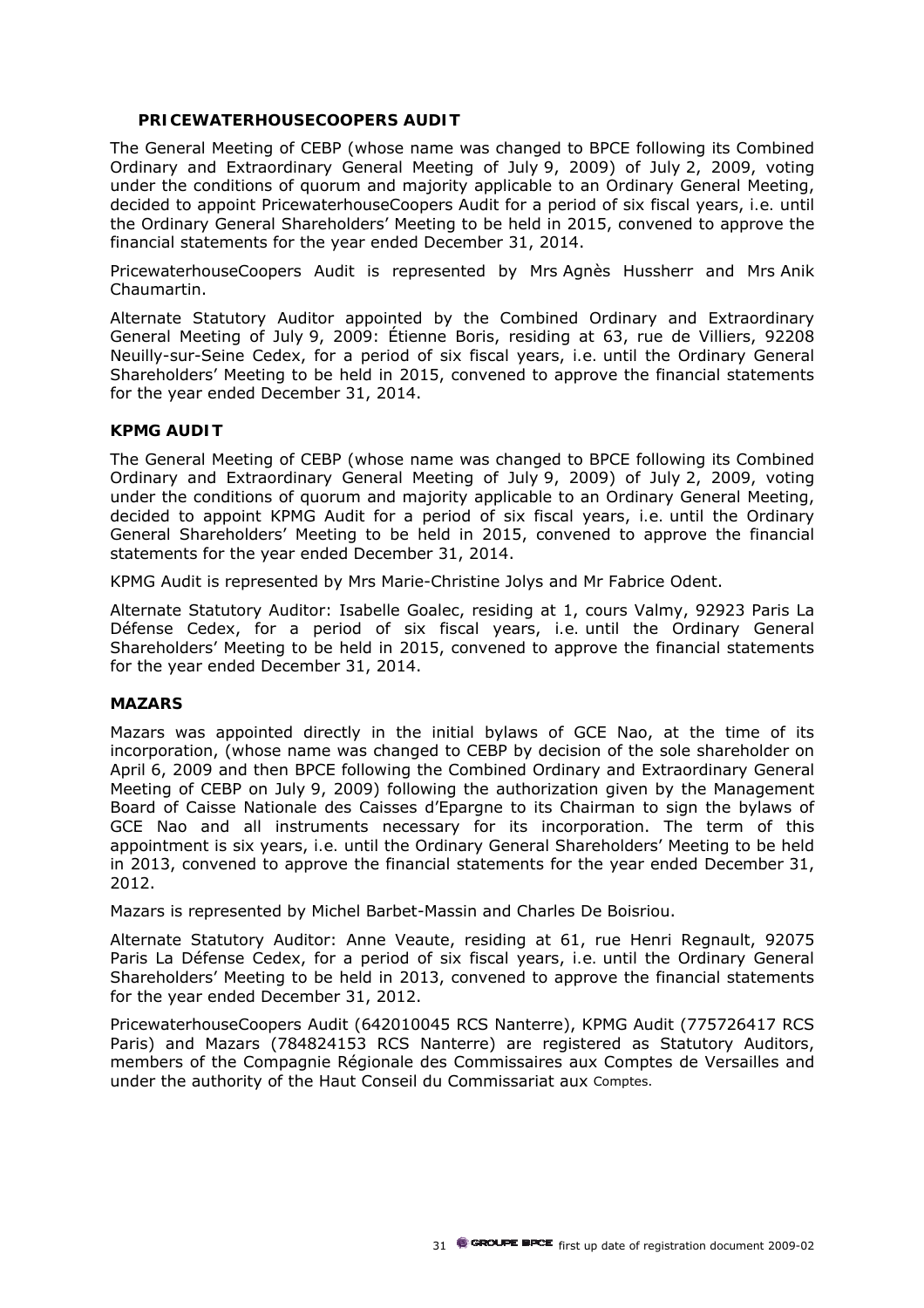# **5/ PERSON RESPONSIBLE FOR THE REGISTRATION DOCUMENT AND ITS UPDATE**

François Pérol, chairman of the BPCE management board

.

### **Statement by the person responsible for the registration document and its update**

I hereby declare that to the best of my knowledge, and having taken all reasonable precautions, the information contained in the present update of the Registration Document is in accordance with the facts and contains no omission likely to affect its import.

I obtained a completion letter from the Statutory Auditors in which they state that they have verified the information contained in the present update about the Group's financial position and accounts and that they have read the Registration Document and its update in their entirety.

Paris march 20, 2010

François Pérol

Chairman of the BPCE Management board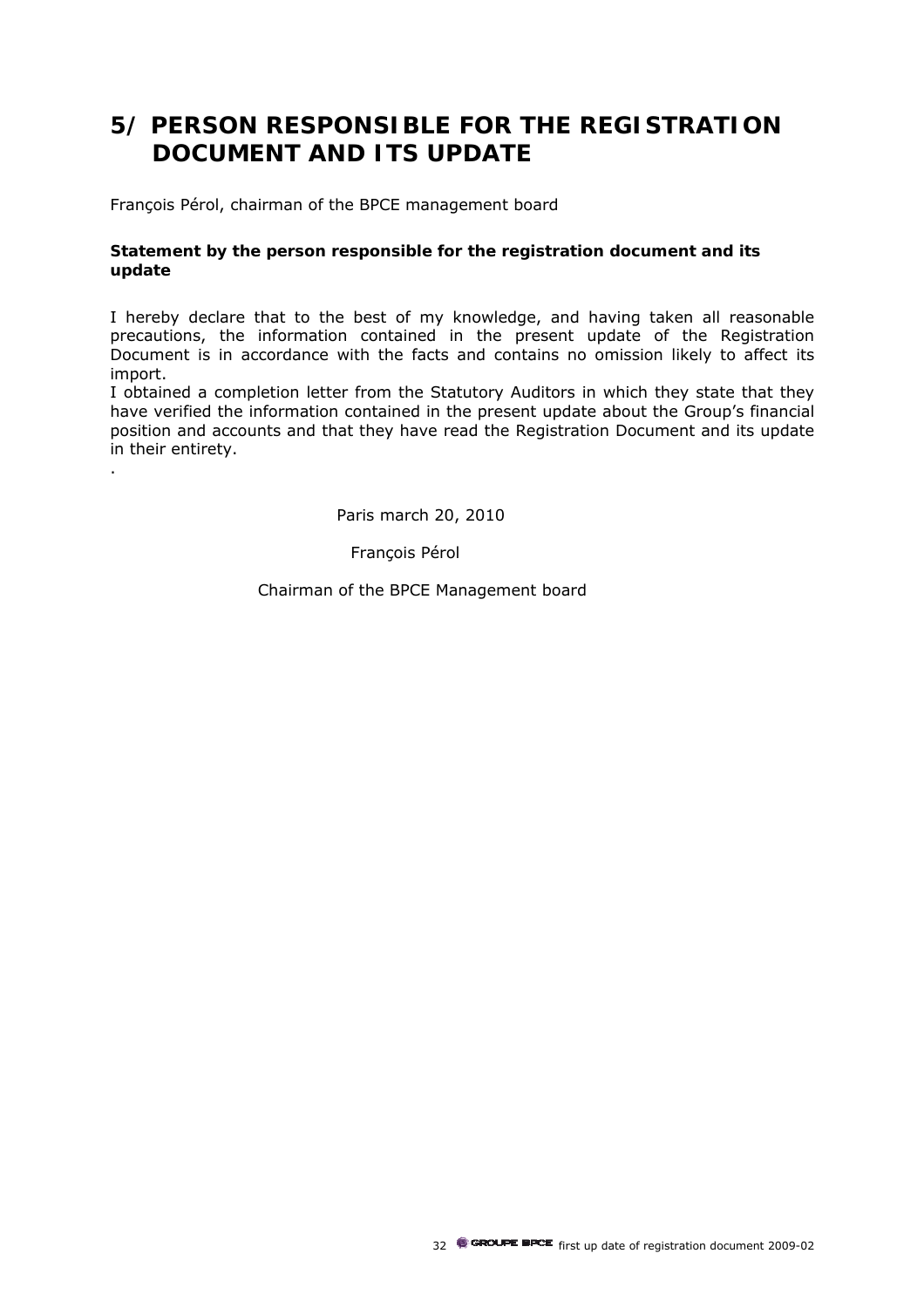# **6/Cross reference table**

|     | Items in appendix 1 pursuant to EC Regulation No. 809/2004                                                                                | Registartion<br>with AMF<br>on may 10, 2010         | document registered Update filed with AMF<br>on may 20, 2010 |
|-----|-------------------------------------------------------------------------------------------------------------------------------------------|-----------------------------------------------------|--------------------------------------------------------------|
| 1   | Persons responsible                                                                                                                       | 505                                                 | 32                                                           |
| 2   | <b>Statutory Auditors</b>                                                                                                                 | 502                                                 | 30-31                                                        |
| 3   | Selected financial information                                                                                                            |                                                     |                                                              |
| 3.1 | Historical financial information selected by the issuer for each financial year                                                           | 6                                                   |                                                              |
| 3.2 | Selected financial information for interim periods                                                                                        | <b>NA</b>                                           |                                                              |
| 4   | <b>Risk factors</b>                                                                                                                       | $119-122; 126-127;$<br>129-130; 139-197             | $13; 22-27$                                                  |
| 5   | Information about the issuer                                                                                                              |                                                     |                                                              |
|     | 5.1 History and development of the issuer                                                                                                 | 8                                                   |                                                              |
|     | 5.2 Investments                                                                                                                           | 487                                                 |                                                              |
| 6   | <b>Business overview</b>                                                                                                                  |                                                     |                                                              |
|     | 6.1 Principal activities                                                                                                                  | 23-34; 286-289                                      | 4-10                                                         |
|     | 6.2 Principal markets                                                                                                                     | 23-34; 286-289                                      | 4-10                                                         |
|     | 6.3 Exceptional events                                                                                                                    | <b>NA</b>                                           |                                                              |
|     | 6.4 Dependence of the issuer on patents or licenses, industrial, commercial or<br>financial contracts or new manufacturing processes      | 487                                                 |                                                              |
|     | 6.5 Basis of statements made by the issuer regarding its competitive position                                                             | $23 - 34$                                           |                                                              |
| 7   | Organizational structure                                                                                                                  |                                                     |                                                              |
| 7.1 | Description of the Group                                                                                                                  | $10 - 21$                                           |                                                              |
|     | 7.2 List of significant subsidiaries                                                                                                      | 18-21                                               |                                                              |
| 8   | Property, plant and equipment                                                                                                             |                                                     |                                                              |
|     | 8.1 Existing or planned material tangible fixed assets                                                                                    | 260-261; 352-353;<br>415                            |                                                              |
|     | 8.2 Environmental issues that may affect the issuer's utilization of the tangible<br>fixed assets                                         | 458-475                                             |                                                              |
| 9   | Operating and financial review                                                                                                            |                                                     |                                                              |
|     | 9.1 Financial condition                                                                                                                   | $203 - 213$ ;<br>222-225;316-319;<br>391-393        | $2 - 4$ ; 6; 8-10                                            |
| 9.2 | Operating results                                                                                                                         | 224-225; 318-319; 393                               | 4; 11; 16                                                    |
| 10  | Cash flow and capital resources                                                                                                           |                                                     |                                                              |
|     | 10.1 Information on the issuer's capital resources                                                                                        | 141-143; 226-227;<br>268; 320-321; 358;<br>481-482  | 17                                                           |
|     | 10.2 Sources and amounts of issuer's cash flows                                                                                           | 228; 322                                            |                                                              |
|     | 10.3 Information on the borrowing requirements and funding structure of the<br>issuer                                                     | 264; 267-268; 280;<br>356-358; 370; 416;<br>419-420 | 30                                                           |
|     | 10.4 Information regarding any restrictions on the use of capital resources that<br>have affected or could affect the issuer's operations | NА                                                  |                                                              |
|     | 10.5 Information regarding the anticipated sources of funds needed to fulfill<br>commitments referred to in items 5.2 and 8.1             | <b>NA</b>                                           |                                                              |
| 11  | Research and development, patents and licenses                                                                                            | ΝA                                                  |                                                              |
| 12  | <b>Trend information</b>                                                                                                                  | 220 ; 487                                           |                                                              |
| 13  | Profit forecasts and estimates                                                                                                            | <b>NA</b>                                           |                                                              |
| 14  | Administrative, management and supervisory bodies and senior<br>management                                                                |                                                     |                                                              |
|     | 14.1 Administrative bodies                                                                                                                | $36 - 71$                                           | 28-30                                                        |
|     | 14.2 Administrative,<br>management<br>bodies<br>and<br>supervisory<br>and<br>senior<br>management conflicts of interests                  | 69; 108-109                                         |                                                              |
| 15  | <b>Remuneration and benefits</b>                                                                                                          |                                                     |                                                              |
|     | 15.1 Amount of remuneration paid and benefits in kind                                                                                     | 54-62; 80-88; 97-105                                |                                                              |
|     | 15.2 Total amount set aside or accrued by the issuer to provide pension,<br>retirement or similar benefits                                | 62; 87; 105; 291;<br>380                            |                                                              |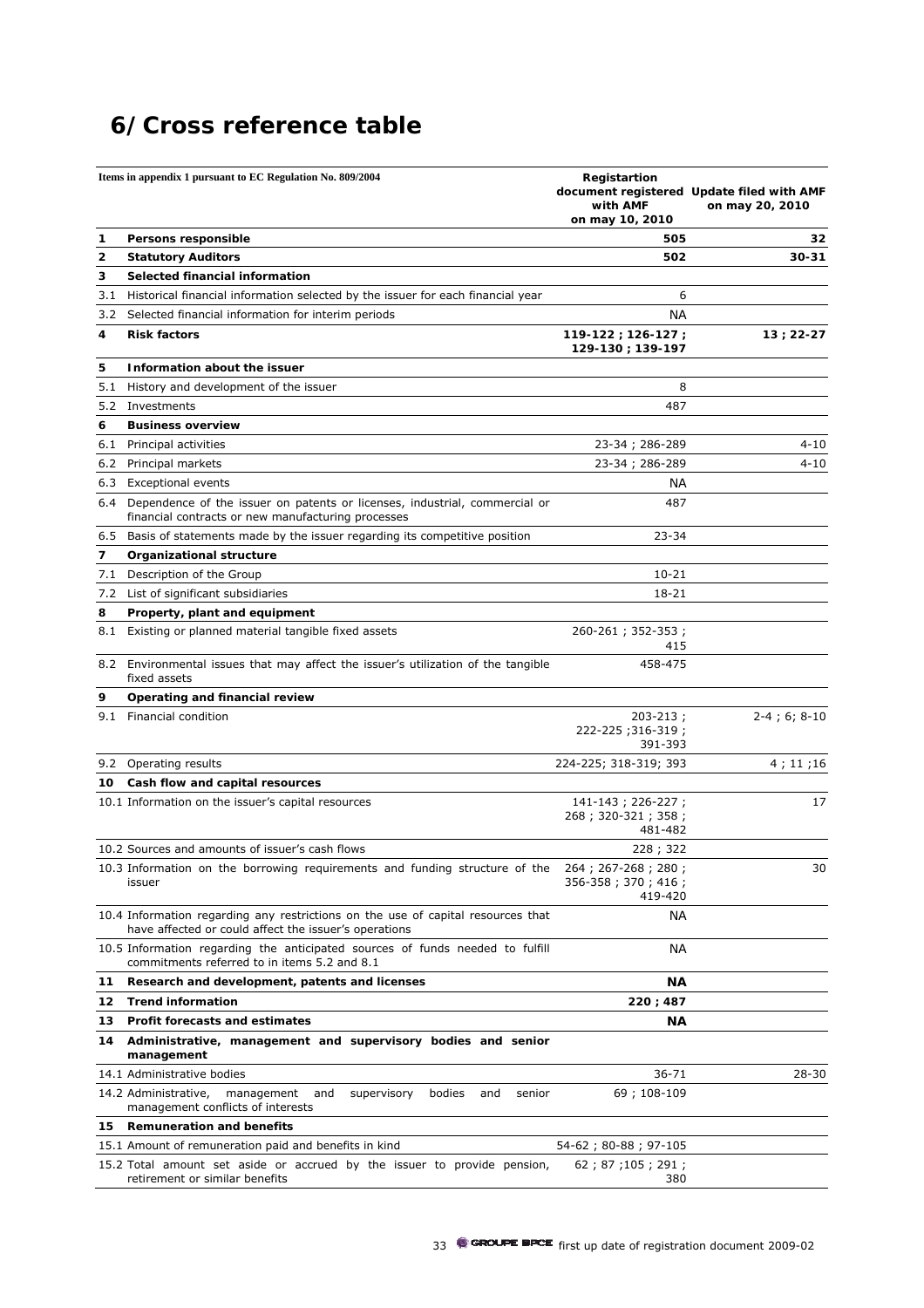|     | Items in appendix 1 pursuant to EC Regulation No. 809/2004                                                             | Registartion<br>with AMF<br>on may 10, 2010 | document registered Update filed with AMF<br>on may 20, 2010 |
|-----|------------------------------------------------------------------------------------------------------------------------|---------------------------------------------|--------------------------------------------------------------|
| 16  | <b>Board practices</b>                                                                                                 |                                             |                                                              |
|     | 16.1 Date of expiration of the current term of office                                                                  | 37; 39-51                                   |                                                              |
|     | 16.2 Service contracts with members of the administrative bodies                                                       | 69; 108-109                                 |                                                              |
|     | 16.3 Information about the issuer's Audit committee and Remuneration<br>committee                                      | 113-115                                     |                                                              |
|     | 16.4 Compliance with the country of incorporation's corporate governance regime                                        | 36; 73; 91                                  |                                                              |
| 17. | <b>Employees</b>                                                                                                       |                                             |                                                              |
|     | 17.1 Number of employees                                                                                               | 450-451                                     |                                                              |
|     | 17.2 Shareholdings and stock options                                                                                   | 59-61; 85-87;<br>104-105                    |                                                              |
|     | 17.3 Arrangements involving the employees in the capital of the issuer                                                 | 483                                         |                                                              |
| 18  | <b>Major shareholders</b>                                                                                              |                                             |                                                              |
|     | 18.1 Shareholders with over 5% of the issuer's capital or voting rights                                                | 481-482                                     |                                                              |
|     | 18.2 Major shareholders with different voting rights                                                                   | 481-482                                     |                                                              |
|     | 18.3 Control of the issuer                                                                                             | 481-482                                     |                                                              |
|     | 18.4 Any arrangement, known to the issuer, which may at subsequent date result<br>in a change in control of the issuer | 483                                         |                                                              |
|     | 19 Related-party transactions                                                                                          | 291 ; 380 ; 414 ; 488                       |                                                              |
| 20  | Financial information concerning the issuer's assets and liabilities,<br>financial position and profits and losses     |                                             |                                                              |
|     | 20.1 Historical financial information                                                                                  | 6-7; 221-435                                |                                                              |
|     | 20.2 Pro forma financial information                                                                                   | <b>NA</b>                                   |                                                              |
|     | 20.3 Financial statements                                                                                              | 222-313;316-388                             |                                                              |
|     | 20.4 Auditing of historical annual financial information                                                               | 314-315; 389-390                            |                                                              |
|     | 20.5 Age of latest financial information                                                                               | 222                                         |                                                              |
|     | 20.6 Interim financial information                                                                                     | <b>NA</b>                                   | $2 - 21$                                                     |
|     | 20.7 Dividend policy                                                                                                   | 22                                          |                                                              |
|     | 20.8 Legal and arbitration proceedings                                                                                 | 172-176                                     |                                                              |
|     | 20.9 Significant change in the issuer's financial or trading position                                                  | 487                                         |                                                              |
| 21  | <b>Additional information</b>                                                                                          |                                             |                                                              |
|     | 21.1 Share capital                                                                                                     | 481                                         |                                                              |
|     | 21.2 Memorandum and articles of association                                                                            | 480                                         |                                                              |
| 22  | <b>Material contracts</b>                                                                                              | 486                                         |                                                              |
| 23  | Third party information and statement by experts and declaration of<br>any interest                                    | <b>NA</b>                                   |                                                              |
| 24  | Documents on display                                                                                                   | 504                                         | 30                                                           |
|     | 25 Information on holdings                                                                                             | $18-21; 301-313;$<br>385-388                |                                                              |